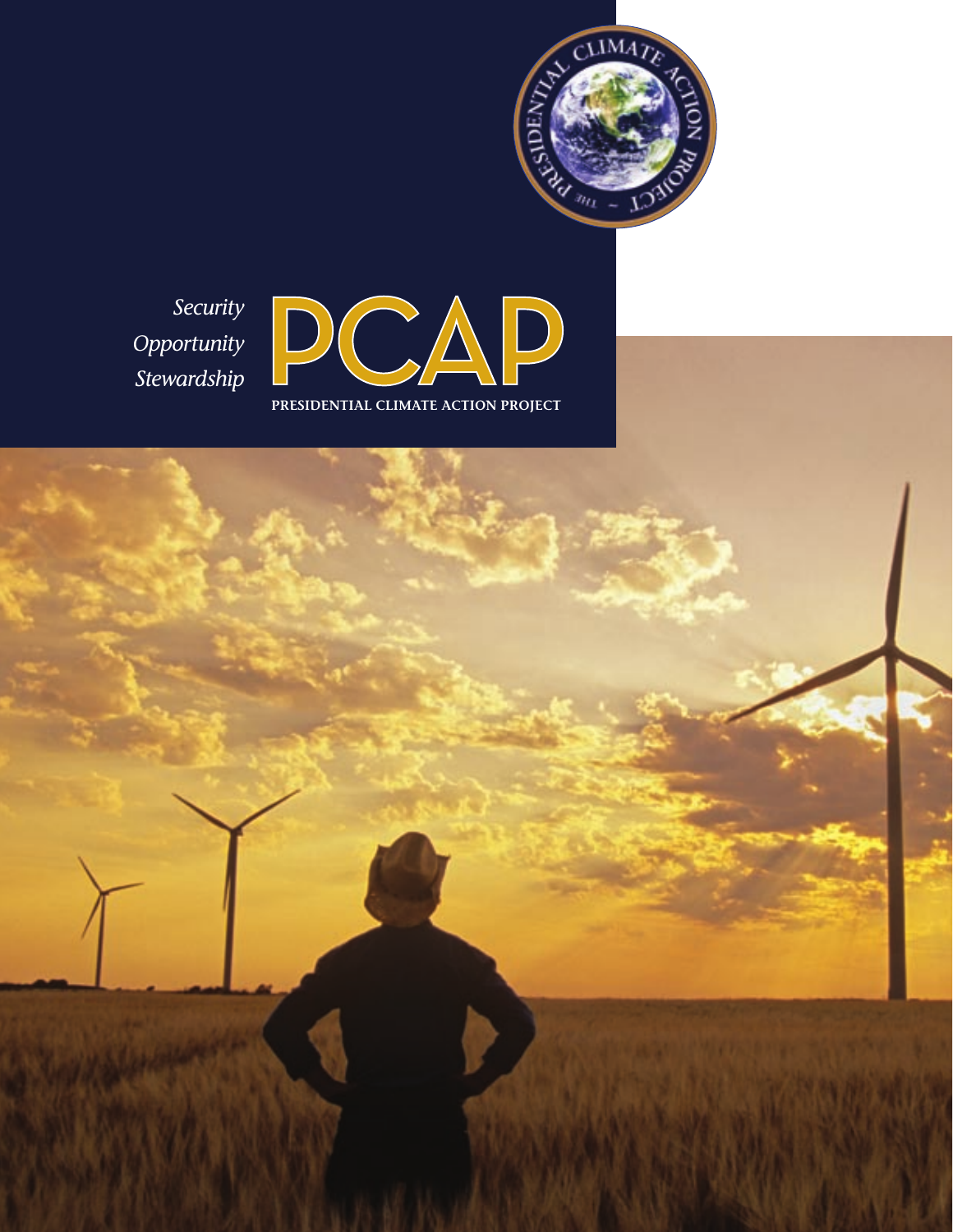The principal challenge facing the 44th President of the United States is to rally the nation to create a new 21st century economy. The United States, like other industrialized nations, has arrived at the cusp between two eras. The outgoing era has been powered largely by carbon-rich fossil fuels with an operating ethic of dominion over natural systems. The incoming era will embrace the responsibility of stewardship and will be powered by carbon-free and largely renewable resources.

How quickly we make this transition will determine the future of our country and the quality of life of our children to a degree not true of any earlier generation. If we continue investing time and resources in life-support for the old economy, we will condemn the nation to a future of international resource conflicts and the catastrophic consequences of unmitigated global climate change. We will sentence future Americans to lives of coping rather than hoping, and surviving rather than flourishing.

If we embrace and invest in the new economy – and do it with unprecedented speed – we will create an





opportunity society, a renewed America that is not only more vibrant, with new industries and jobs, but also more secure.

This is not an easy time but it is rich with promise. If we embark on the path of sustainability, help developing nations leapfrog from poverty to clean prosperity and build the new skills and industries that equip us for the post-carbon world, we will accomplish what author Thomas Berry calls the [Great Work](http://www.thomasberry.org/Essays/AwakeningToOurRoleInTheGreatWork.html) of our generation.

At every key turning point in our history – the American Revolution, the Civil War, the World Wars of the 20th century – the living generation has put itself on the line for future generations. Now we are being tested.

Americans sense it. There is a reason so many of us have responded to the theme of change during the 2008 presidential election. This is our moment. And although the transition from the old to the new will require action by every one of us, it also will require bold leadership from the next president.

# **CLIMATE ACTION PLAN IN BRIEF**

*Security, Opportunity, Stewardship*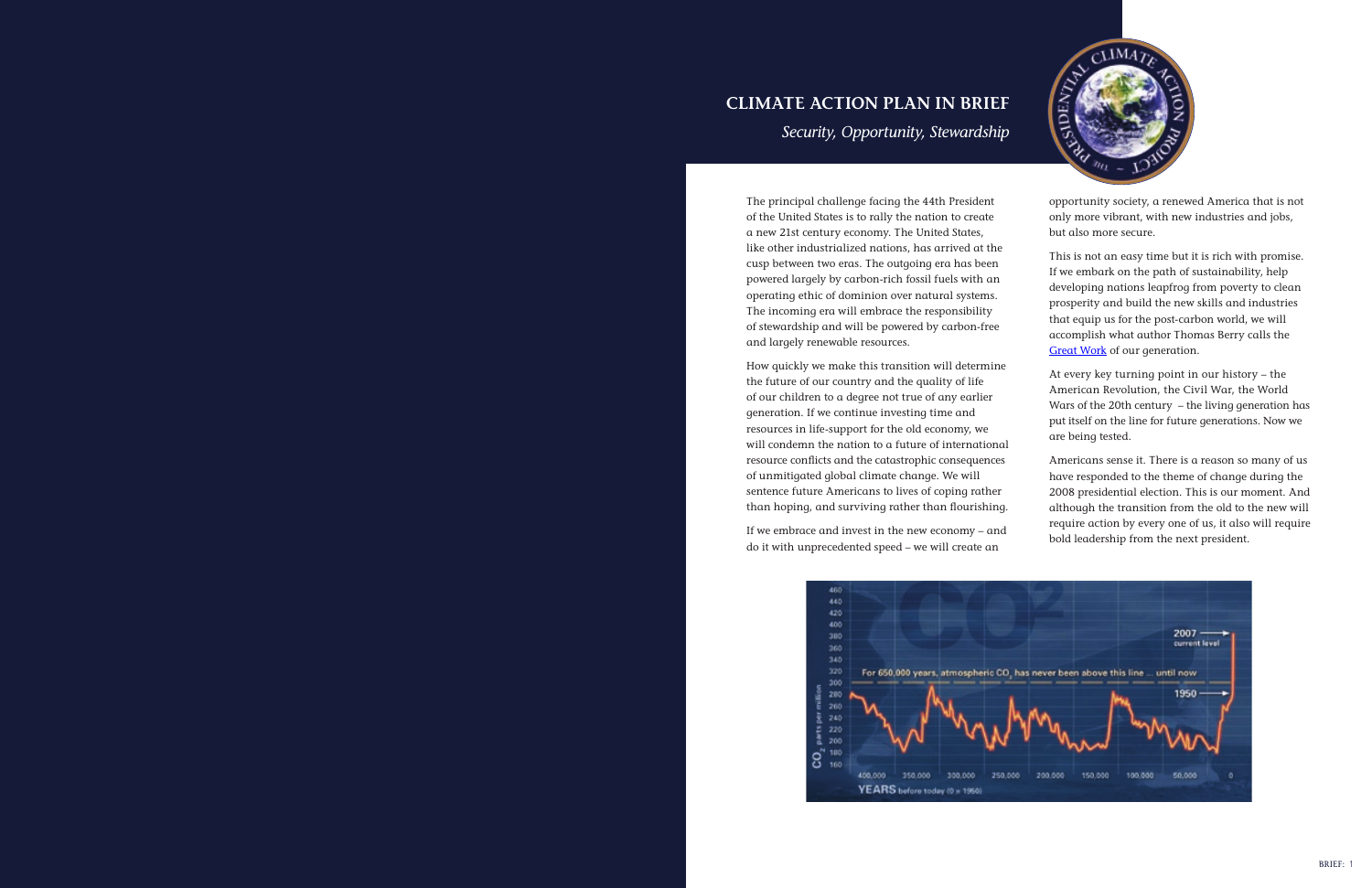# **THE CLIMATE CHALLENGE**

In June 2008, 20 years after he first warned Congress about the threat of [global warming,](http://epa.gov/climatechange/index.html) Dr. James Hansen returned to Capitol Hill to report that the Earth is running out of time.

From his post as the director of NASA's [Goddard](http://www.giss.nasa.gov/)  [Institute for Space Studies,](http://www.giss.nasa.gov/) Hansen has watched the accumulating evidence of climate change and years of insufficient leadership from the federal government. He didn't mince words in his anniversary talk to Congress:

• In 2006, the Board of Directors of the **American** [Association for the Advancement of Science](http://www.aaas.org/news/press_room/climate_change/mtg_200702/aaas_climate_statement.pdf) (AAAS) warned, "The scientific evidence is

"We have used up all the slack in the schedule for actions needed to defuse the global warming time bomb," Hansen told the House Select Committee on Energy Independence and Global Warming. "The next president and Congress must define a course next year in which the United States exerts leadership commensurate with our responsibility for the present dangerous situation."

He is not the only one who hears the time bomb ticking. Leading scientists from around the United States and world are sounding the same alarm.

clear: global climate change caused by human activities is occurring now, and it is a growing threat to society…The pace of change and the evidence of harm have increased markedly over the last five years. The time to control greenhouse gas emissions is now."

- According to past AAAS president and Woods Hole Research Center Director [Dr. John Holdren](http://www.climatesciencewatch.org/index.php/csw/details/holdren-aaas1/), "Climate change is not a problem for our children and our grandchildren – it is a problem for us. It's already causing harm."
- "It's extremely clear and is very explicit that the cost of inaction will be huge compared to the cost of action," says Jeffrey Sachs, head of [Columbia University's Earth Institute](http://www.iht.com/articles/2007/11/18/europe/climate.php). "We can't afford to wait for some perfect accord to replace Kyoto, for some grand agreement. We can't afford to spend years bickering about it. We need to start acting now."
- Dr. Rajendra Pachauri, chairman of the [Intergovernmental Panel on Climate Change](http://www.ipcc.ch/) (IPCC), warns: "If there's no action before 2012, that's too late. What we do in the next two to three years will determine our future. This is the defining moment."
- "We are at a crossroad," says U.N. Secretary General Ban Ki-moon. "One path leads to a comprehensive climate change agreement, the other to oblivion. The choice is clear."

A simple and clear message emerges from the esoteric scientific data: Climate change is real; it is caused principally by the burning of fossil fuels; it already has begun; we have the tools to address it; we are rapidly running out of time.

The clock is winding down on a second, closely related vulnerability – the world's [dependence on oil.](http://royaldutchshellplc.com/2008/01/24/the-times-shell-chief-fears-oil-shortage-in-seven-years/) The approaching peak in [global oil production](http://www.energybulletin.net/primer) combined with rapidly



rising world demand is a recipe for economic instability and conflict.

It was in this climate of growing concern for the future that the Presidential Climate Action Project began in 2006. Its mission has been to develop a bold, science-based agenda for the 44th President of the United States to jump-start federal leadership on climate and energy security, within 100 days of taking office.

*Lyndon Johnson may have been the first U.S. president to be warned officially* 

*about the dangers of climate change. In 1965, the President's Science Advisory Committee reported that the burning of fossil fuels would "modify the heat balance of the atmosphere to such an extent that marked changes in climate, not controllable through local or national efforts, could occur." More than 40 years later, fossil fuels remain America's principal source of energy and greenhouse gas emissions continue growing at a dangerous pace.*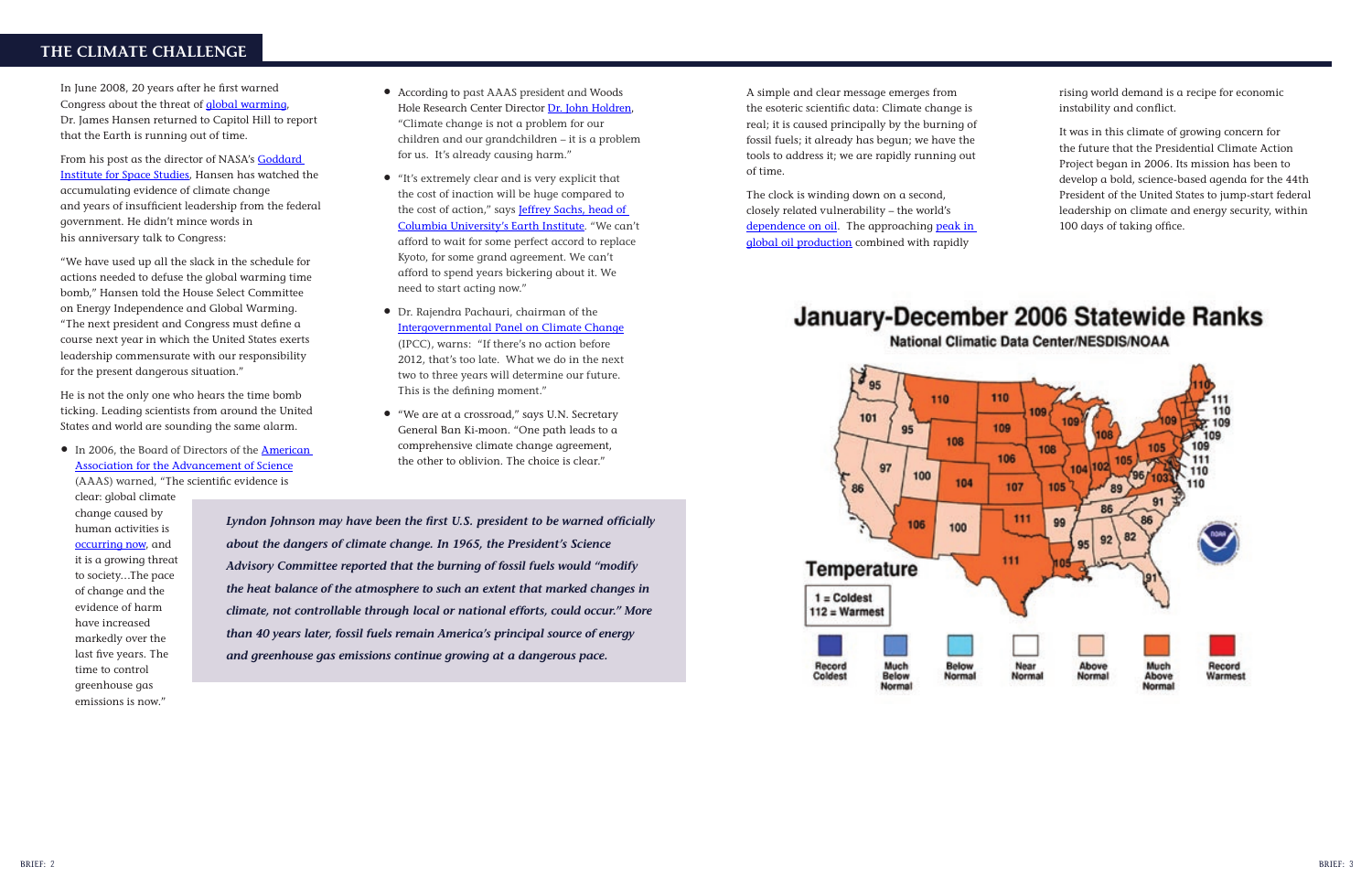# **THE PRESIDENT-ELECT CAN…**

• During the transition, convene a national meeting of leading governors and mayors to frame an Intergovernmental Climate Action Plan that [coordinates the powers](http://www.climateactionproject.com/docs/Peterson_UVA_EIC_Final_03-07-08.pdf) of [all three](http://energycommerce.house.gov/Climate_Change/white%20paper%20st-lcl%20roles%20final%202-22.pdf)  [levels of government](http://energycommerce.house.gov/Climate_Change/white%20paper%20st-lcl%20roles%20final%202-22.pdf).

# **THE PRESIDENT CAN…**

- Establish the goal of reducing America's greenhouse gas emissions 25 percent to 30 percent below 1990 levels by 2020.
- Send Congress a cap-auction-invest bill that will reduce net U.S. greenhouse gas emissions at least 80 percent by mid-century with a carbon-trading system that auctions allowances "upstream" to the producers of coal, oil and natural gas.
- Direct the EPA to expedite its decision and rulemaking to [regulate greenhouse gas](http://www.supremecourtus.gov/opinions/06pdf/05-1120.pdf)  [emissions](http://www.supremecourtus.gov/opinions/06pdf/05-1120.pdf) under the Clean Air Act.
- Require agencies to evaluate the climate impacts of federally funded projects under the National [Environmental Policy Act.](http://www.nepa.gov/nepa/regs/nepa/nepaeqia.htm)
- Restore integrity to federal climate science by directing agencies to prohibit political interference in the work of government scientists and by appointing America's best experts to climate-critical federal positions.
- Increase resources for the government's earth sciences programs. We need a [Mission to Planet](http://nasascience.nasa.gov/earth-science/?searchterm=Mission%20to%20Planet%20Earth) [Earth](http://nasascience.nasa.gov/earth-science/?searchterm=Mission%20to%20Planet%20Earth) more than a Mission to Mars.

# **CLIMATE ACTION**

Climate action's most critical goal is keeping the Earth's temperature from rising more than  $2^{\circ}C$ (or  $3.6^\circ$  Fahrenheit) above pre-industrial levels. Above that temperature, climate scientists say, we are likely to see an end to the 20,000-year period that has been so hospitable to life as we know it. The Earth has already warmed 0.8°C and its average temperature is destined to rise  $0.5$ -1.0 $^{\circ}$ C more because of greenhouse gases already in the atmosphere. There is no margin for inaction.

The IPCC has concluded that to have even a 50-50 chance of avoiding runaway climate change, we must keep atmospheric concentrations of greenhouse gases at 450 parts per million Dr. Hansen now estimates that we need much lower concentrations, in the range of 300-350 parts per million.

So far, we are headed in the wrong direction. Atmospheric concentrations already are at 385 parts per million and climbing at a rate of 2 parts per million each year. Energy-related carbon dioxide emissions in the United States grew 1.6 percent in 2007.

If we continue with business as usual, U.S. emissions will climb 36 percent above 1990 levels by 2030, according to the U.S. Energy Information [Administration](http://www.eia.doe.gov/oiaf/aeo/emission.html) (EIA). In a high-growth scenario,

> U.S. emissions will climb nearly 50 percent, according to

the EIA.

What kind of response does this require? [McKinsey & Company,](http://www.mckinsey.com/mgi/reports/pdfs/Carbon_Productivity/MGI_carbon_productivity_full_report.pdf)  [the global consulting](http://www.mckinsey.com/mgi/reports/pdfs/Carbon_Productivity/MGI_carbon_productivity_full_report.pdf)  [firm, estimates](http://www.mckinsey.com/mgi/reports/pdfs/Carbon_Productivity/MGI_carbon_productivity_full_report.pdf) global carbon productivity (economic output

per unit of greenhouse gas emissions) must be increased more than 10-fold over the next four decades. "This is comparable in magnitude to the labor productivity increases of the Industrial Revolution," the company says. "However, the carbon revolution must be achieved in one-third of the time."

*"Climate change can act as a threat multiplier for instability in some of the most volatile regions of the world, and it presents significant national security challenges for the United States…The increasing risks from climate change should be addressed now because they will almost certainly get worse if we delay."* 

*—[National Security and the Threat of](http://securityandclimate.cna.org/report/National Security and the Threat of Climate Change.pdf)*

*[Climate Change,](http://securityandclimate.cna.org/report/National Security and the Threat of Climate Change.pdf) Center for Naval Analysis*

Source: Energy Information Administration, *Emissions of Greenhouse Gases in the United States 2006* (Washington, DC, November 2007)

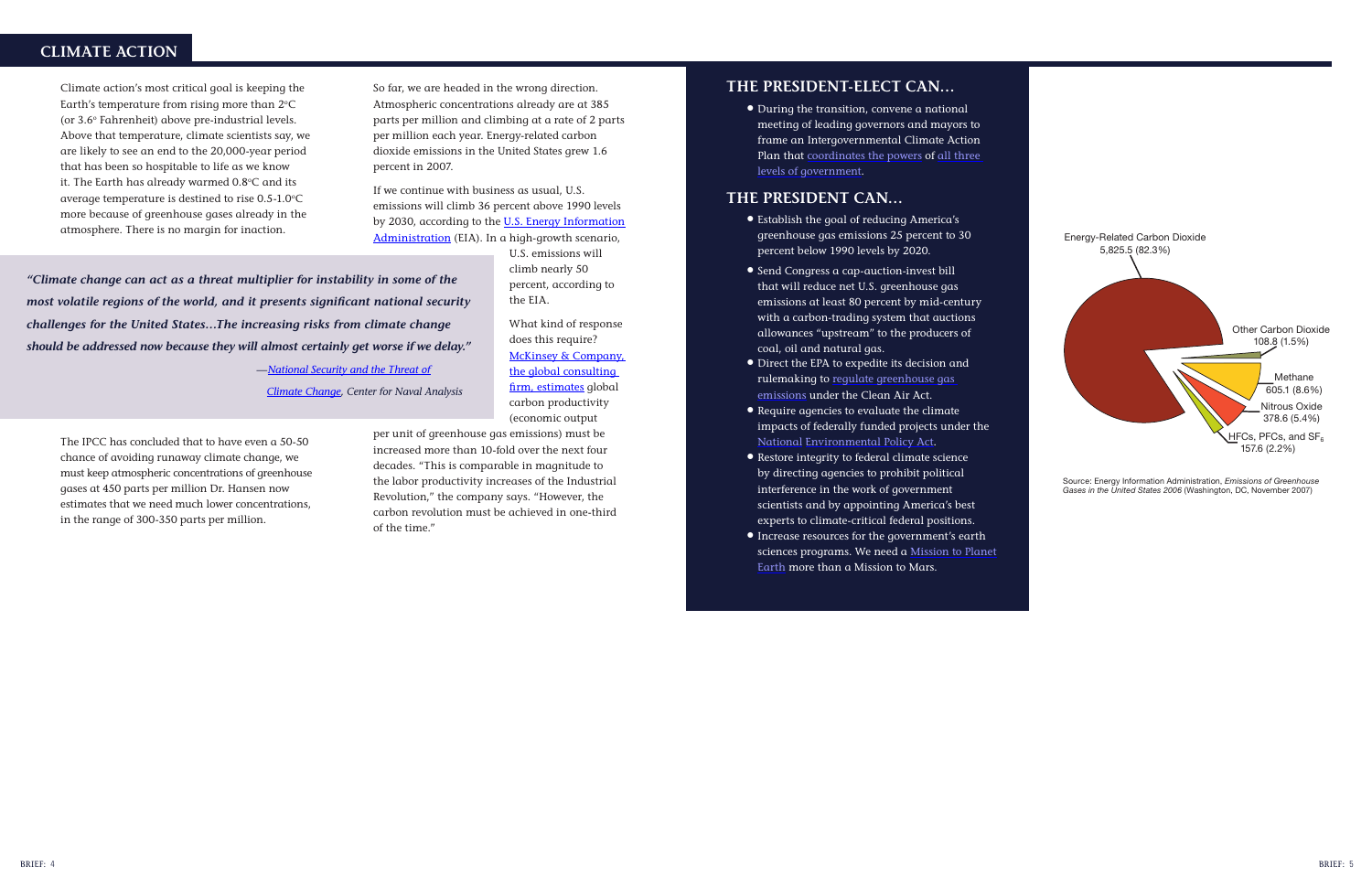**COAL:** Coal produces 80 percent of the emissions from America's electric power generation. The environmental impacts of coal production extend well beyond the power plant. Coal produces greenhouse gases as it is mined and transported. Some of the industry's extraction techniques, such as [mountaintop removal](http://www.mountainjusticesummer.org/facts/steps.php) in Appalachia, are environmentally devastating.

The future of America's coal industry depends on "clean coal" technology – a process in which carbon is removed from coal and sequestered deep underground – but the technology does [not yet exist](http://e360.yale.edu/content/print.msp?id=2014) and it's more than a decade away, assuming its problems can be solved. Researchers are not yet sure that large volumes of carbon dioxide can be safely and permanently stored underground. There are questions, too, about the competitiveness of electricity generated with carbon capture and sequestration (CCS). The U.S. Department of Energy (DOE) estimates CCS will [increase the cost of electricity by 35 percent](http://www.gao.gov/new.items/d081080.pdf) while electricity from solar, wind and other resources becomes less expensive.

In the meantime, given the urgency of cutting carbon emissions, we must avoid building new conventional [coal-fired power plants.](http://articles.latimes.com/2008/jan/18/nation/na-coal18) Each new plant locks us in to a half century of more carbon emissions. Using coal is tempting – the United States has 27 percent of the world's reserves – but unless it becomes a carbon-free fuel produced in environmentally responsible ways, it is not the answer to America's energy and climate challenges.

# **THE PRESIDENT CAN…**

- Direct the EPA to re-establish full environmental regulation of coal production, including mountaintop removal and its impacts on waterways, groundwater, carbon sequestration services from woodlands and lost potential for wind generation.
- Direct the DOE to evaluate the feasibility of switching conventional coal plants to natural gas based on [emerging estimates](http://www.navigantconsulting.com/downloads/knowledge_center/North_American_Natural_Gas_Supply_Assessment.pdf)  [of domestic natural gas supplies](http://www.navigantconsulting.com/downloads/knowledge_center/North_American_Natural_Gas_Supply_Assessment.pdf).
- Direct the DOE to closely monitor and report annually on the results of clean coal research, including the projected life-cycle costs of coal-fired generation with carbon capture and sequestration and with carbon pricing, relative to the projected costs of electricity from energy efficiency and renewable-energy technologies.

America's energy challenge also requires rapid response. We must move from carbon-intensive to low-carbon resources faster than any previous major energy transition. Today, our biggest domestic energy resource – coal – is also our dirtiest. Our principal fuel for transportation

– oil – has changed from an asset to an addiction. If global oil production hasn't peaked already, it soon will – at a time when world demand is rapidly rising. That means higher prices, tighter supplies and a future of conflicts between nations competing for the same finite resource.

**Graphics: U.S. Department of Energy**

# **THE ENERGY CHALLENGE**



**U.S. Energy Production: 71.7 Quadrillion Btu**

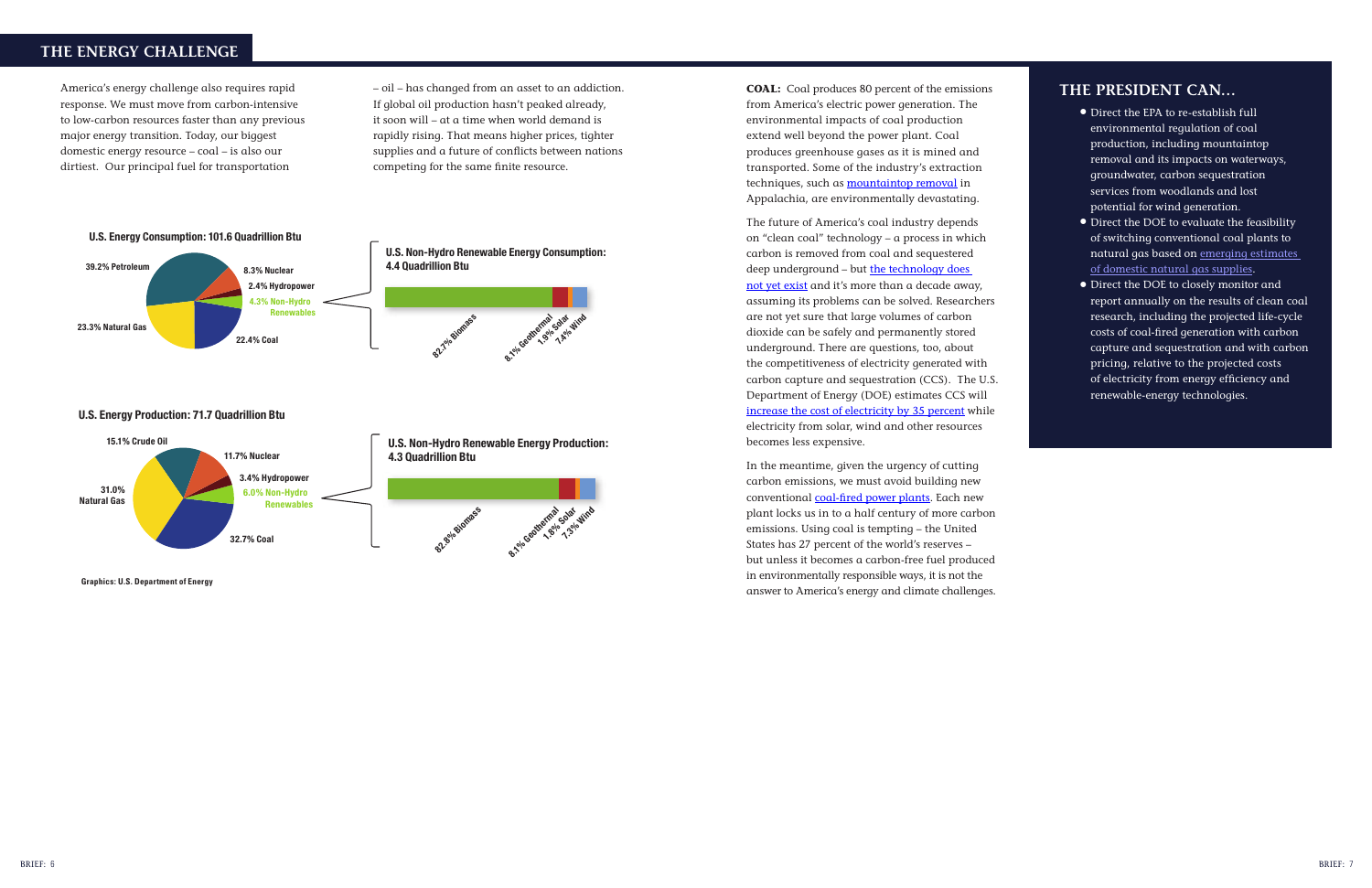### **NUCLEAR AND UNCONVENTIONAL**

**ENERGY RESOURCES:** As we search for new forms of energy, we need problem-solving rather than problem-switching. For example, nuclear power is carbon-free at the power plant but it creates other serious problems, including nuclear waste, increased danger of nuclear weapons proliferation and tempting targets for terrorists. Liquid fuels from coal could replace some of our oil imports, but at an unacceptably high cost in carbon emissions and water consumption. The same is true for oil from shale. On the other hand, recent research indicates that the United States has more natural gas resources than previously believed, in the form of gas shale deposits. New drilling and extraction technologies are making the deposits more accessible. With proper environmental practices, shale gas may be a way to replace our dirtiest fossil fuel with our cleanest.

# **THE PRESIDENT CAN…**

- Oppose licensing of additional nuclear power plants in the United States until the problems of permanent waste storage, proliferation and safety are resolved.
- Avoid unacceptable or unanticipated problem-switching by directing the DOE and the EPA to develop a National Climate and Energy Security Subsidy Standard. Under the standard, a technology, resource or industry would have to meet minimum requirements for net life-cycle energy, climate, environmental and economic benefits before the administration would support public subsidies.

**PETROLEUM:** Oil is sapping our wealth. The DOE calculates that over the past five years, our dependence on oil – foreign and domestic – has cost the economy \$1.7 trillion, including \$1 trillion transferred to oil-exporting nations. The direct economic cost of oil dependence is expected to be \$560 billion this year, reducing GDP by 1.5 percent.

The United States imports 66 percent of its oil today – more than double our imports at the time of the first Arab oil embargo in 1973-74. Petroleum imports account for one-third of America's trade deficit. Nearly 40 percent of our imports come from potentially hostile or unstable regimes.

[More drilling at home is not the answer](http://newenergyfuture.com/newenergy.asp?id2=5950&id3=energy&) to high oil prices or to energy dependence. You cannot cure an addiction by switching suppliers. U.S. oil production peaked in the 1970s and we have only 3 percent of the world's oil reserves. More importantly, the supply and price of oil aren't controlled by the United States, but by the global market. The Organization of Oil Producing Countries (OPEC) can offset any increase in U.S. drilling simply by reducing its members' production.

As for energy independence, there's only one way to achieve it: Engage in a *global* effort to reduce oil consumption. The United States could end all oil imports tomorrow and its economy would still be vulnerable to oil shocks if supplies were cut off to any of our major trading partners. We are part of a global economy.

The best way to get more oil is to use less of it. The [Consumer Federation of America](http://www.consumerfed.org/pdfs/Energy_Blueprint.pdf) estimates that energy efficiency, conservation and alternative fuels can deliver 50 times more oil to the marketplace than expanded domestic production. If we want energy independence, we must redouble our efforts to develop alternative fuels, more efficient vehicles, more transit-friendly urban design and more efficient mobility options such as mass transit and high-speed rail. And, we must partner with other importing nations to share best technologies, policies and practices.

### **[DIRECT ECONOMIC COSTS OF U.S. OIL DEPENDENCE, 1970-2008](http://www1.eere.energy.gov/vehiclesandfuels/facts/2008_fotw522.html)**

*Source: U.S. Department of Energy*

# **THE PRESIDENT CAN…**

- Set the goal to cut America's petroleum consumption in half by 2020.
- Establish a CAFE standard of 50 miles per gallon by 2025.
- Increase by a factor of 10 the government's investment in energy research, including better vehicle efficiency, battery technology and cellulosic (non-food) ethanol.
- Advocate new transportation policies to reduce the nation's vehicle miles traveled 20 percent by 2020; change the top priority of federal transportation funding from building roads to creating more mass transit and less reliance on automobiles.
- Propose that the world's oil-importing nations create an Organization of Petroleum Importing Countries (OPIC) to collaborate on technologies and policies to reduce their dependence on oil.
- Direct the DOE to review the objectives of the Asia-Pacific Technology Partnership on Clean Development to ensure they include petroleum withdrawal as well as climate protection.

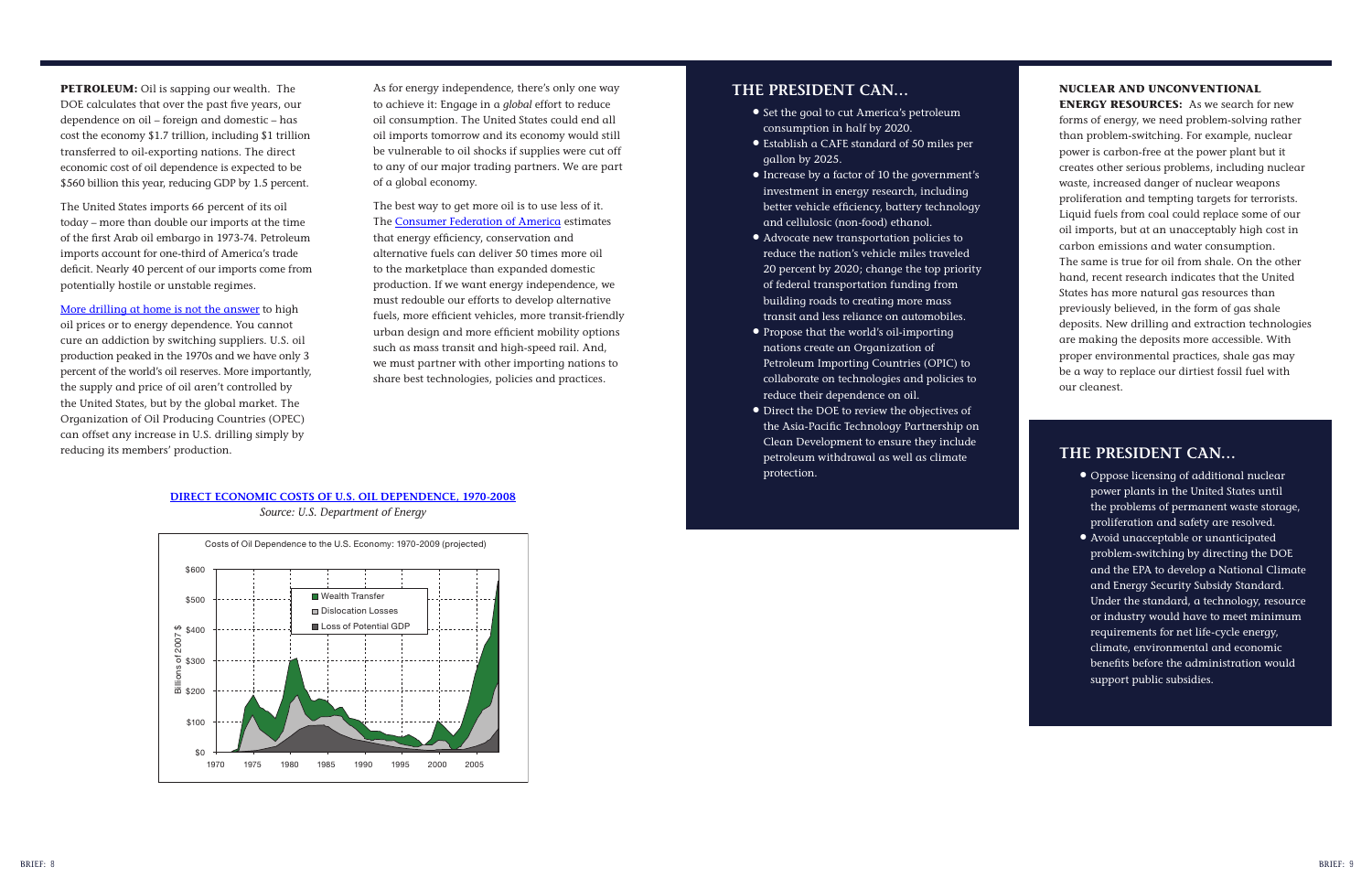### **ENERGY EFFICIENCY AND RENEWABLE**

**ENERGY:** Energy efficiency is the nation's largest energy resource and the fastest and cheapest way to reduce greenhouse gas emissions. It has been America's principal source of "new" energy for the past 35 years and we've only begun to realize its potential.

In electric generation alone, the United States wastes more energy than Japan uses to power its entire economy. The **American Council for an** [Energy Efficient Economy](http://www.aceee.org/pubs/e083.htm) estimates the U.S. can cost-effectively reduce energy consumption by 25 to 30 percent or more over the next 20 to 25 years.

Energy efficiency can help all consumers – individuals, families, communities, businesses and government – save a substantial amount of money. It will be an important tool in helping those least able to cope with rising energy costs.

# **THE PRESIDENT CAN…**

- Challenge the nation to improve economywide energy efficiency 50 percent by 2030.
- Direct the DOE to develop model codes for zero-net-energy performance in new commercial buildings by 2025 and in new residential buildings by 2030.
- Dramatically increase the DOE's Weatherization Assistance Program (PCAP recommends \$1.4 billion annually) for low-income families to help insulate them from rising energy costs.
- Provide communities with new resources for energy efficiency by urging Congress to fully fund the [Energy Efficiency and](http://usmayors.org/climateprotection/EEBGBackgrounder0507.pdf)  [Conservation Block Grant](http://usmayors.org/climateprotection/EEBGBackgrounder0507.pdf) program authorized in the Energy Independence and Security Act of 2007.

### **U.S. ENERGY EFFICIENCY IMPROVEMENTS SINCE 1973**

America's [renewable energy resources](http://www1.eere.energy.gov/maps_data/pdfs/eere_databook_091208.pdf) are the second part of our one-two punch against climate change and economic instability. Renewables provided only 10 percent of America's installed energy capacity and 9 percent of total electric generation in 2007, but they are the fastest growing sources of electric power in the U.S. today.

U.S. renewable energy installations nearly doubled between 2000 and 2007. In 2007, investments in renewable energy projects totaled more than \$13 billion in the United States. During the first half of 2008, at least 17,000 megawatts of [wind, solar](http://www.worldwatch.org/node/5855)  [and geothermal energy](http://www.worldwatch.org/node/5855) were under construction in the United States. Wind power capacity grew 45 percent between 2006 and 2007; energy capacity from solar photovoltaics grew 40 percent.

According to the DOE, the U.S. could obtain 20 percent of its electricity from [wind power](http://www.fas.org/sgp/crs/misc/RL34546.pdf) alone by 2020 with major investments to improve the transmission system. [McKinsey & Company](http://www.mckinsey.com/clientservice/ccsi/pdf/economics_of_solar.pdf)  [predicts](http://www.mckinsey.com/clientservice/ccsi/pdf/economics_of_solar.pdf) that over the next three to seven years, the unsubsidized cost of solar energy will be competitive with conventional electricity in California and the Southwestern United States. The [Massachusetts Institute of Technology](http://www.fas.org/sgp/crs/misc/RL34546.pdf)  [estimates](http://www.fas.org/sgp/crs/misc/RL34546.pdf) that geothermal projects can provide 100 gigawatts of cost-competitive, clean electric power over the next 50 years.

# **THE PRESIDENT CAN…**

- Propose to increase the national energy research budget to \$30 billion annually for 10 years and to focus research and development on renewable energy technologies, including methods to store solar and wind power.
- Set a national goal to generate 30 percent of American's electricity from renewable technologies by 2020.
- Challenge state regulators to meet the nation's need for electric power without building any new conventional coal-fired power plants.
- Direct the DOE to work with state regulators, national laboratories, the Federal Energy Regulatory Commission and others to develop standards and plans for a "smart grid" transmission system.

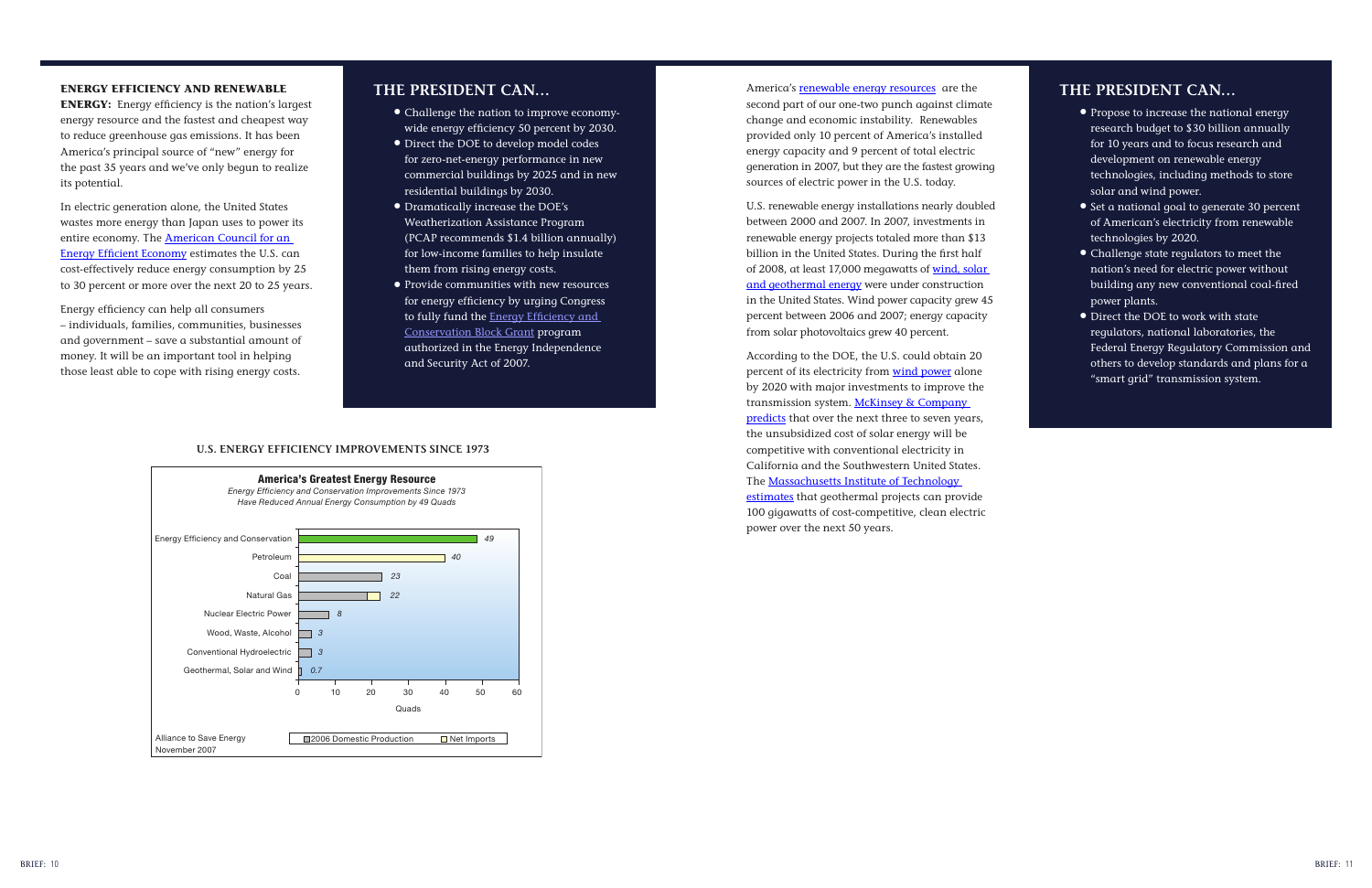# **STEWARDSHIP**

Stewardship is the practice of managing someone else's assets. In the context of climate change, it is the protection of the "commons" – the natural resources and [ecosystem services](http://www.actionbioscience.org/environment/esa.html) that belong to us all and on which future prosperity depends.

A substantial body of federal laws and international agreements make stewardship an affirmative obligation of the President of the United States, and recognize that the obligation extends to protecting the assets available to future generations. The National Environmental Policy Act requires federal officials to consider the environmental impact of their decisions to "encourage enjoyable and productive harmony between man and his environment" and "to fulfill the responsibilities of each generation as trustee of the environment for succeeding generations." Under the [United Nations](http://unfccc.int/essential_background/convention/background/items/2853.php)  [Framework Convention on Climate Change](http://unfccc.int/essential_background/convention/background/items/2853.php), the U.S. has pledged to "protect the climate system for the benefit of present and future generations of mankind."



Those responsibilities are not being fulfilled today. In recent years, important environmental protections have been rolled back or ignored in the United States. Globally, the **Millennium** [Ecosystem Assessment](http://www.millenniumassessment.org/en/index.aspx), conducted by 1,300 experts from 95 nations between 2001-2005, concluded that 60 percent of the ecosystem services that support life on Earth are being degraded, causing "irreversible loss in the diversity of life on earth." The Intergovernmental Panel on Climate Change estimates that 20 to 30 percent of the plant and animal species that scientists have studied so far are at risk of extinction from global warming. Large and essential environmental systems – the rain forests that serve as the planet's lungs, the oceans that provide livelihood for so many of the world's people, and the atmosphere – are under siege.



# **THE PRESIDENT CAN…**

- Establish the policy that the atmosphere is a [public commons](http://www.climateactionproject.com/whitepapers.php) owned by all and that federal employees are its trustees, with the duty to protect it.
- Direct federal agencies with stewardship responsibilities to inventory and map environmental resources and [ecosystem](http://www.wri.org/project/ecosystem-services-review) [services](http://www.wri.org/project/ecosystem-services-review) in the U.S., identify the potential impacts of climate change and propose improvements in federal programs and policies.
- Create special institutions to focus on key stewardship issues, including an Earth Systems Sciences Agency and a Department of Oceans.
- Urge Congress to support the [Global](http://www.govtrack.us/congress/bill.xpd?bill=s110-2204&tab=summary) [Warming Wildlife Survival Act](http://www.govtrack.us/congress/bill.xpd?bill=s110-2204&tab=summary) to mitigate the harmful impacts of climate change on animal habitats and species.
- Propose that the United Nations create an Intergovernmental Panel on Ocean Ecology, similar in scope to the Intergovernmental Panel on Climate Change, to focus the attention of the world's leading scientists on the challenges facing the world's oceans.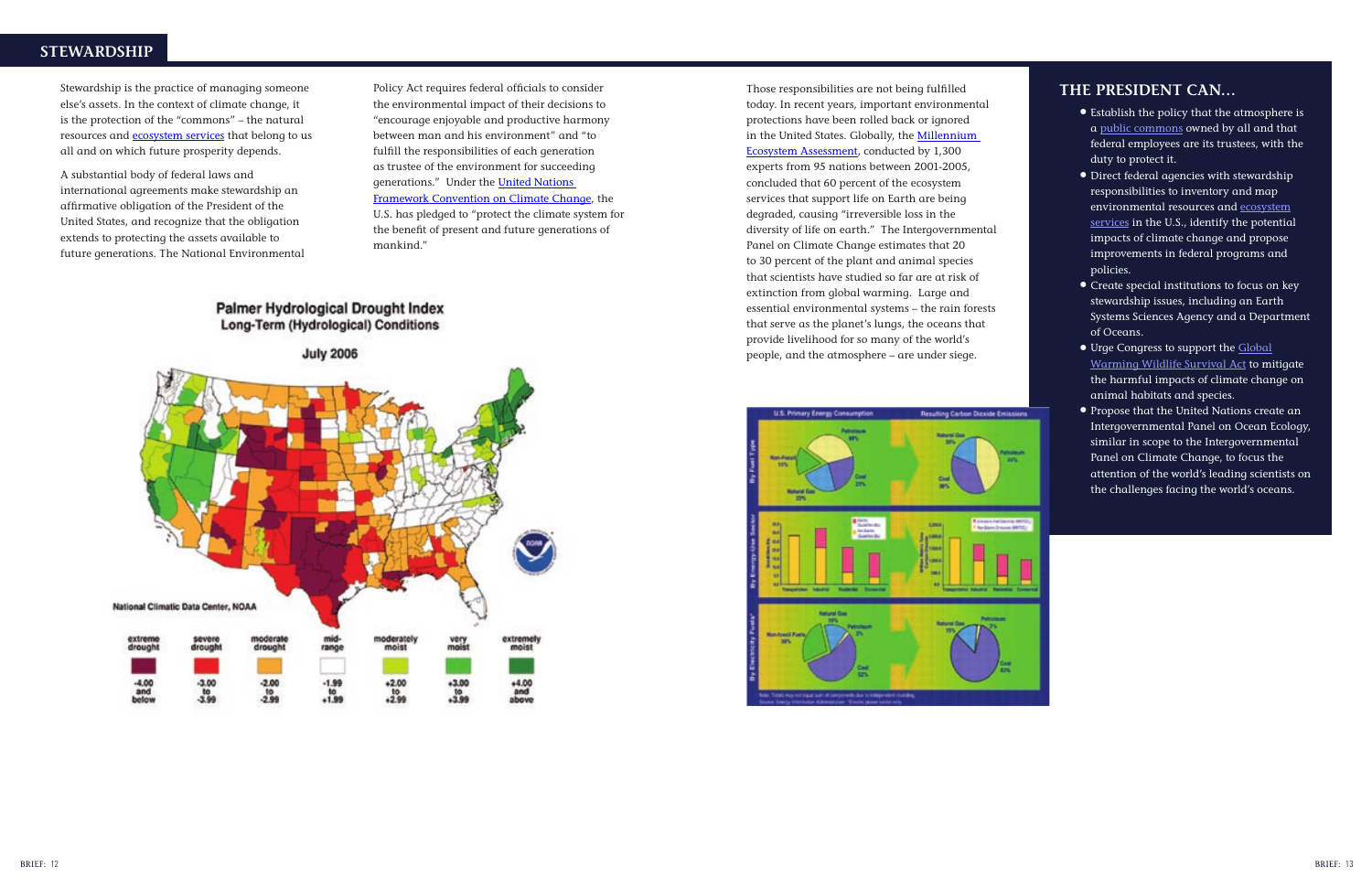# **INTERNATIONAL LEADERSHIP**

During the President's first year in office, the international community will engage in intense deliberations on an agreement to succeed the [Kyoto Protocol,](http://unfccc.int/resource/docs/convkp/kpeng.pdf) which expires in 2012. Nations are scheduled to meet in Copenhagen in December 2009 to work on a new agreement. Before then, at least three two-week negotiating sessions will take place – in March/April, June and August/September 2009.

While the U.S. is not a party to the Kyoto Protocol, the United States consented in December 2007 to collaborate in the process of developing a post-Kyoto Protocol climate action plan. The emerging international consensus is that industrialized countries must collectively cut their greenhouse gas emissions 25 to 40 percent below 1990 levels by 2020. Today, U.S. emissions are 40 percent *above* 1990 levels.

Clearly, the movement to a post-carbon economy cannot be incremental. It must be revolutionary and transformative. And that will require bold leadership at the highest levels of the public and private sectors in all nations, including the United States.

To regain credibility in the international community, the President and Congress first must make a convincing, concrete commitment to address climate change at home. Then, the President must constructively and proactively reengage the international community during 2009 as nations search for a new global agreement.

# **THE PRESIDENT CAN…**

- Commit during his inaugural address to join other nations in holding the increase in the Earth's temperature to no more than  $2^{\circ}$ C above pre-industrial levels.
- Early in 2009, meet with key congressional leaders to agree on the actions the U.S. government will take before Copenhagen to show concrete progress on domestic climate action.
- Invite representatives from key congressional committees to attend and monitor international negotiations, building a foundation for Senate ratification of future international climate agreements.
- Negotiate a bilateral agreement with China in 2009 to collaborate on reducing both nations' greenhouse gas emissions and to demonstrate cooperation between the developed and developing world.

# **INVESTING IN A NEW 21ST CENTURY ECONOMY**

If global climate change is the greatest challenge of our time, it is also the greatest opportunity. As former President Bill Clinton put it, "Creating the low-carbon economy will lead to the greatest economic boom in the United States since we mobilized for World War II." And that might be understating the potential.

The fundamental mission for the next president is to lead America in building a 21st century economy. Global warming, roller-coaster energy prices, the decline in American prestige and competitiveness, even terrorism, are symptoms that the old economy is dysfunctional and obsolete.

In this new century, we face new realities. We have reached the limits of the Earth's capacity to absorb the growing human footprint. We are reaching the limits of finite resources such as oil and gas. Climate change is a [growing concern for national](http://www.fas.org/irp/congress/2008_hr/062508fingar.pdf)  [security,](http://www.fas.org/irp/congress/2008_hr/062508fingar.pdf) [threatening instability](http://www.climateactionproject.com/docs/Goodman_Testimony_Jun_26_08.pdf) in some of the world's most volatile regions. Its damage to public health and safety, infrastructure and agriculture are liabilities we cannot afford. The geopolitics of oil, including the U.S. military presence in Islamic holy lands, leads to Faustian bargains that compromise America's values and become a recruitment tool for terrorists. Part of the money we spend every time we fill up our gas tanks goes to countries that support terrorist organizations.



In an economy fueled by renewable resources, no one could cut off our supply of sunlight or wind. We would not need to go to war to secure supplies. Price shocks would become a distant memory, because sunlight and wind are free.

The first green shoots of economic transformation already are appearing at home and abroad. The [United Nations reports](http://www.unep.org/labour_environment/PDFs/Greenjobs/UNEP-Green-Jobs-Towards-Sustainable-Summary.pdf) that 2.3 million people have found jobs in renewable energy industries in recent years. Global employment in wind and solar energy alone is expected to reach more than 8 million by 2030. We are experiencing a "gold rush of new investment into renewable power," the United Nations says, with capital investments increasing 60 percent from 2006 to 2007.

The gold rush is just beginning. Renewable energy investments are expected to reach \$450 billion annually between now and 2012, and more than \$600 billion annually from 2020 to 2030. The global market for environmental products and services is expected to double to \$2.74 trillion by the end of the next decade. In short, the global demand for clean energy is creating an enormous global market opportunity that can mean new industries and jobs if the United States chooses to compete.

The DOE reports that renewable energy technologies are booming in the United States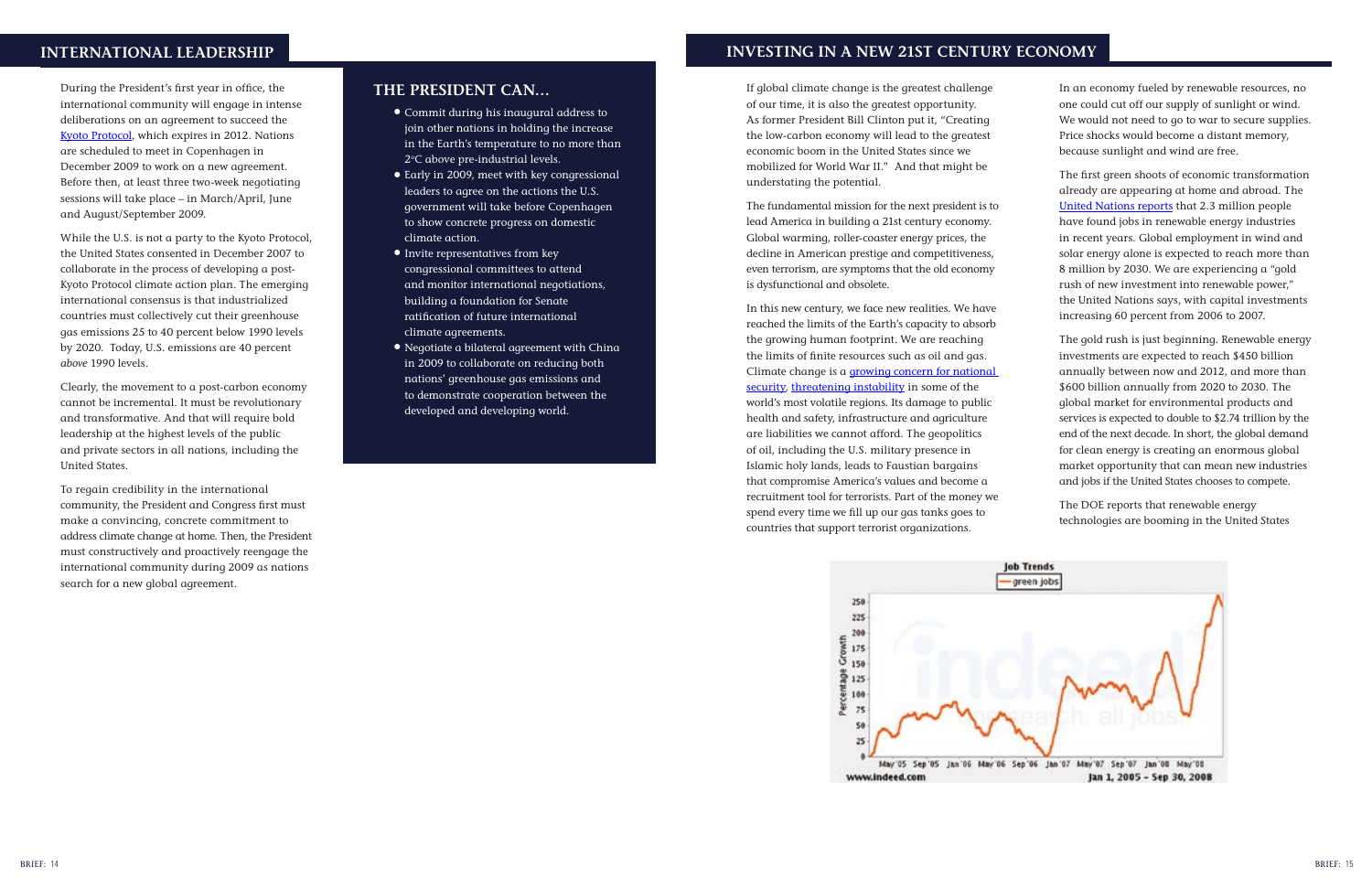as well, with project investments reaching more than \$13 billion in 2007. The Center for American [Progress estimates](http://www.americanprogress.org/issues/2008/09/green_recovery.html) that a \$100 billion investment over two years – about one year's worth of revenue under the carbon trading proposals being considered by Congress – would create 2 million high-quality green jobs. The **[Apollo Alliance](http://apolloalliance.org/apollo-14/)** – a coalition of business, labor, environmental and local leaders – estimates that a \$500 billion investment over 10 years will create 5 million new green jobs. A national push for renewable energy, alternative transportation fuels and energy efficiency would create 2.5 million green jobs in U.S. metropolitan areas over the next 10 years, 3.5 million jobs in 20 years and 4.2 million jobs in 30 years, according to the [U.S. Conference of Mayors.](http://www.usmayors.org/pressreleases/uploads/GreenJobsReport.pdf)

Some experts and entrepreneurs regard green energy as the next IT revolution. In September 2008, [Eric Schmidt, chairman and CEO of Google](http://www.npr.org/templates/story/story.php?storyId=94756055), called for a government stimulus package that would help the nation obtain 100 percent of its electricity from renewable resources by 2030.

The President should enlist the American people in a World War II-scale effort to build the new economy. At every level of society, we must redirect our capital to an economic revolution that delivers peace, prosperity, stability and security in the 21st century.

# **THE PRESIDENT-ELECT CAN…**

• During the transition, convene the nation's top experts in climate, energy, environment, economics, labor and business to create a roadmap to America's 21st century economy.

# **THE PRESIDENT CAN…**

- Continue involving the nation's top experts in economic renewal after inauguration by creating an Energy Security and Stabilization Board – a cross between Franklin Roosevelt's [War Production Board](http://www.presidency.ucsb.edu/ws/print.php?pid=16297) and Bill Clinton's [President's Council on](http://clinton2.nara.gov/PCSD/) [Sustainable Development.](http://clinton2.nara.gov/PCSD/)
- Use the bully pulpit to call for public and private investments in energy efficiency, renewable energy, climate adaptation and the modernization of infrastructure to stimulate the economy with new businesses and jobs.
- Work with Congress to phase out taxpayer subsidies of the coal, oil and gas industries and redirect the funds to develop and commercialize emerging energy efficiency and renewable energy technologies.
- Use existing federal grant, loan and loan guarantee programs to leverage private investments in a post-carbon nation, including special economic development assistance to those businesses and communities hit hardest by the transition to sustainable energy.
- Work with Congress to fully fund the provisions of the Energy Independence and Security Act of 2007, including the [Green](http://www.eei.org/industry_issues/electricity_policy/federal_legislation/nonav_timeline_eisa/TitleX.pdf) [Jobs initiative](http://www.eei.org/industry_issues/electricity_policy/federal_legislation/nonav_timeline_eisa/TitleX.pdf) – \$125 million to train 30,000 young people annually in green trades.
- Strengthen the U.S. Small Business Administration's assistance to small companies that manufacture, install and service carbon-free energy technologies.
- Offer \$1 billion over five years in "platinum carrot" awards for breakthrough technologies that enhance America's energy and climate security.

*In the Manhattan Project, the U.S. government invested an average of \$4 billion annually (in 2007 dollars). In the Apollo Project, taxpayers invested \$7 billion per year, on average. After the oil shocks of the 1970s, the Department of Energy invested \$7 billion annually. Today the DOE invests an average of only \$3 billion each year in research for energy technologies (fossil and nuclear as well as renewables and efficiency).*

# **FINDING CAPITAL**

At a time of record national debt, a record budget deficit, a slumping housing market, an unprecedented government bailout of financial institutions and the [American Dream](http://news.bbc.co.uk/1/hi/business/7584472.stm) in retreat, how can we expect to pay for the initiatives proposed in the PCAP?

First, we should correctly frame the question. Government investments in the new energy economy are just that – *investments*. They promise substantial economic return as we improve national energy efficiency, reduce the transfer of American wealth to oil-producing nations and end our dependence on finite resources destined to increase in price and decline in supply.

Second, the investment must be made not just by taxpayers, but by the private sector as well. Federal policy should leverage much larger investments by state and local governments, the business and capital communities and individual consumers.

Third, when we calculate the public-private costbenefit ratio of climate action, we must count the high cost of doing nothing. [The anticipated](http://www.climatescience.gov/Library/sap/usp/public-review-draft/usp-prd-all.pdf) damages from [unmitigated global warming are](http://www.climatescience.gov/Library/sap/usp/public-review-draft/usp-prd-all.pdf) [extreme](http://www.climatescience.gov/Library/sap/usp/public-review-draft/usp-prd-all.pdf) and already have begun, [manifesting](http://www.pewclimate.org/regional_impacts) [in the United States](http://www.pewclimate.org/regional_impacts) in drought, wildfire, extreme weather, pests and public health problems.

Much more research needs to be done, but a series of analyses by the [University of Maryland](http://www.cier.umd.edu/climateadaptation) is helping to bring the cost issue into clearer focus.

Reporting that "the true economic impact of climate change is fraught with hidden costs," the University concludes:

- The direct costs of not taking on the challenges posed by climate change are typically not calculated. The indirect effects are considered even less frequently, yet can be substantial.
- The effects will be *unevenly [distributed](http://www.nextgenerationearth.org)*, but will be felt by the entire nation and by all sectors of the economy.
- Essential infrastructures for reliable services and high standards of living and health (such as water supply and water treatment) will be impacted.
	- Climate change will place immense strains on public sector budgets. Various estimates project the maintenance of Alaska's infrastructure will cost \$10 billion; property damage from rising sea levels will cost as much as \$170 billion by 2100; and upgrading water treatment facilities will cost up to \$2 billion over the next 20 years.
- Secondary effects of climate impacts can include higher prices, reduced income and job losses.

One of the many lessons to be learned from the meltdown of America's financial markets in September 2008 was that policy makers must do a much better job anticipating economic crises and must take action to prevent them. Climate change and peak oil are shocks we can see coming. We have been warned and we are seeing their first effects. We must invest now to minimize the damage, while seizing the enormous positive opportunities a 21st century economy presents.

*[The average price of a barrel of crude oil was under \\$12 a decade](http://www.inflationdata.com/inflation/Inflation_Rate/Historical_Oil_Prices_Table.asp) [ago; in 2008, it climbed above \\$140.](http://www.inflationdata.com/inflation/Inflation_Rate/Historical_Oil_Prices_Table.asp) Ten years ago, the average price of residential natural gas was \$7.45 per thousand cubic feet. In the first 10 months of 2007, the average price was \$14.49.*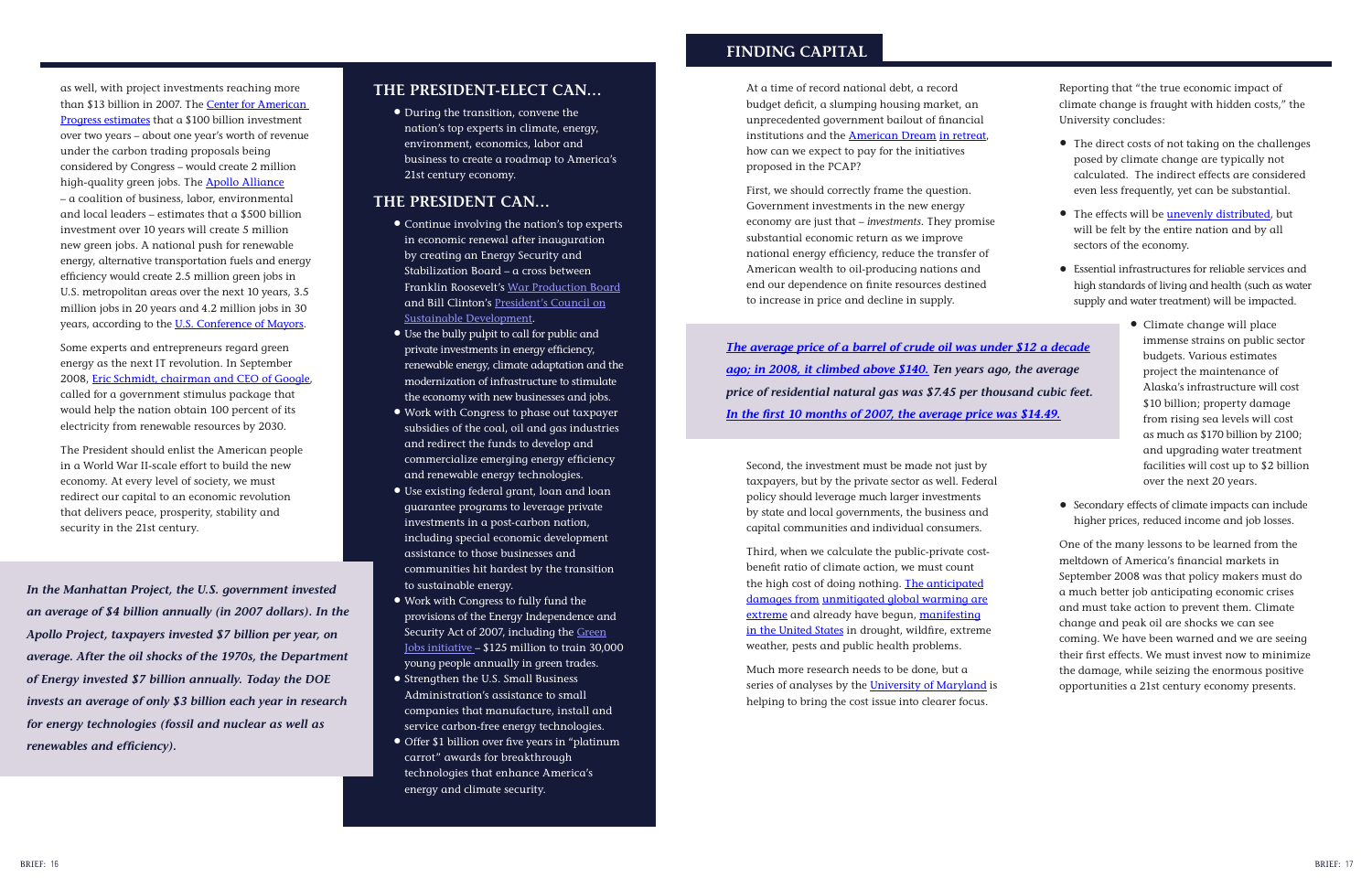# **THE PRESIDENT CAN…**

- Require that Iraq pay for its own reconstruction. [Iraq was expected to earn](http://www.gao.gov/new.items/d081031.pdf)  [\\$156 billion in oil revenues between 2005](http://www.gao.gov/new.items/d081031.pdf)  [and the end of 2008](http://www.gao.gov/new.items/d081031.pdf) , and by mid-2008 had amassed a budget surplus of \$79 billion.
- Cut U.S. dependence on oil. Keeping oil dollars at home will produce an enormous economic stimulus that creates more disposable income and investment capital in the national economy.
- Use federal aid strategically to leverage private investment. A recent [stud](http://seia.org/cs/news_detail?pressrelease.id=153) y by Navigant Consulting estimates that the eightyear extension of the federal solar tax credit approved by Congress on October 3, 2008, will result in \$232 billion in new investment in the solar industry by 2016. [Federal](http://www.cfda.gov/pls/portal30/catalog.GUARANTEE_LOANS_RPT.show)  [loan and loan guarantee program](http://www.cfda.gov/pls/portal30/catalog.GUARANTEE_LOANS_RPT.show) s should support elements of the low-carbon economy, including energy-efficient homes financed by federal loan and insured loan programs; disaster-resistant buildings assisted by the [SBA's disaster loan progra](http://www.disastercenter.com/laworder/sbaloan.htm) m; and small businesses that manufacture, use and/or service renewable energy systems with the help of SBA's [7a loan guarantee progra](http://www.energystar.gov/index.cfm?c=sb_state.sba_loans) m .
- Use public funds to leverage state and local government investment. One example worthy of federal emulation has been proposed in California – [a bill that gives](http://www.latimes.com/news/opinion/editorials/la-ed-planning28-2008aug28,0,2491685.story)  [priority in transportation funding to cities](http://www.latimes.com/news/opinion/editorials/la-ed-planning28-2008aug28,0,2491685.story)  [that reduce transportation emissions with](http://www.latimes.com/news/opinion/editorials/la-ed-planning28-2008aug28,0,2491685.story)  [high-density developmen](http://www.latimes.com/news/opinion/editorials/la-ed-planning28-2008aug28,0,2491685.story) t .
- Veto congressional earmarks: [Citizens](http://www.cagw.org/site/PageServer?pagename=reports_pigbook2006)  [Against Government Wast](http://www.cagw.org/site/PageServer?pagename=reports_pigbook2006) e, which tracks pork-barrel spending in Congress, tallied 9,963 earmarks in 2006 appropriations bills, totaling \$29 billion. The 2007 [military](http://seattletimes.nwsource.com/html/nationworld/2003948586_favorfactory14m.html)  [spending bil](http://seattletimes.nwsource.com/html/nationworld/2003948586_favorfactory14m.html) l contained 2,700 earmarks totaling nearly \$12 billion.
- Redirect [federal subsidie](http://www.fas.org/sgp/crs/misc/RL34539.pdf) s for fossil and nuclear energy to emerging renewable energy and energy efficiency technologies. The American Enterprise Institute

recommends an end to subsidies for energy supply technologies, higher taxes on carbon-rich fuels and more incentives for energy conservation. The Presidential Climate Action Project agrees, but with two exceptions. First, temporary subsidies are justified for research on next-generation technologies that are in the public interest but aren't receiving adequate private investment in research and development. Second, temporary subsidies are necessary when national and economic security demand rapid market-penetration of an energy technology that is not yet costcompetitive, even after a price is put on carbon. As for fossil energy subsidies, it makes no sense to try to correct market signals with carbon pricing while distorting the same signals with subsidies.

- Redirect other non-essential carbon subsidies. The President should direct the Office of Management and Budget to conduct a first-ever inventory of other federal subsidies that encourage greenhouse gas emissions. No matter how sacred, all carbon subsidies should be made transparent and many should be ended to provide more capital for carbon-reducing investments.
- Invest revenues from carbon pricing. Carbon pricing is expected to produce \$100 billion to \$200 billion in federal revenues in the first year it is fully implemented. Under the Lieberman-Warner bill that reached the Senate in 2008, revenues would reach an estimated \$6.1 trillion in current dollars by 2050. Initially, one third of the revenues should be invested in energy efficiency and renewable energy research and deployment; one third should be dedicated to helping families, workers and communities adapt to climate change; and one third should be sent to Americans at the [lower end of the income](http://www.cbpp.org/pubs/climate-brochure.htm)  [scale](http://www.cbpp.org/pubs/climate-brochure.htm) . Gradually, 100 percent of the revenues should be returned directly to all Americans.

*Two federal insurance programs are harbingers of the cost of climate disruption. From 1980 to 2005, taxpayer exposure under the [Federal Crop Insurance Progra](http://www.gao.gov/new.items/d07285.pdf) m increased 26-fold to \$44 billion. Taxpayer exposure in the [National Flood Insurance Progra](http://www.gao.gov/new.items/d07285.pdf) m quadrupled, approaching \$1 trillion in 2005. The program had to borrow more than \$17 billion from the Treasury to pay claims following Hurricanes Katrina, Rita and Wilma.*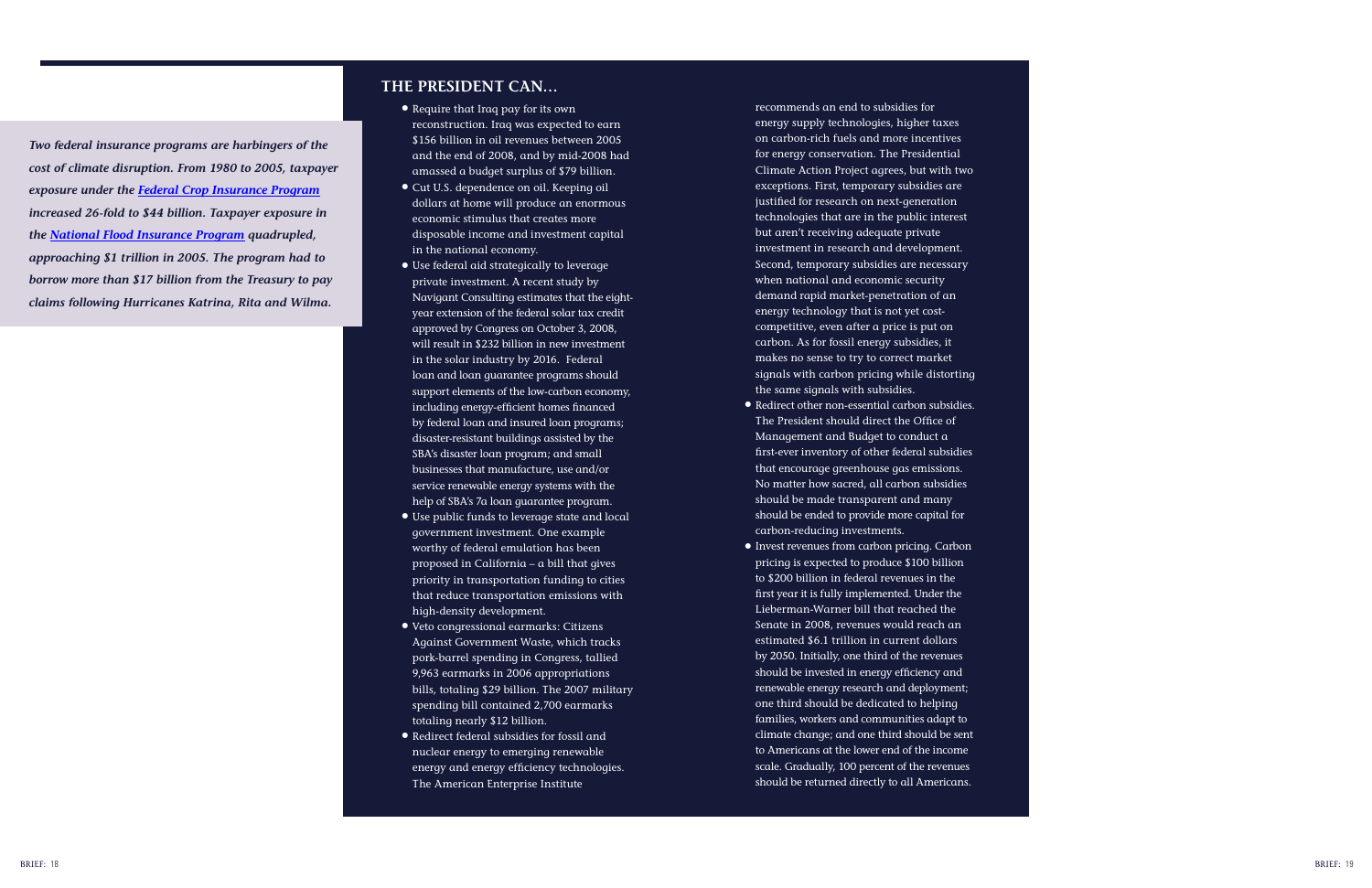The campaign for economic, energy and climate security must begin well before the president takes office. The President-elect will have only 11 weeks between the election and inauguration to prepare for leadership. As the **Congressional Research** [Servic](http://www.fas.org/sgp/crs/misc/RL30736.pdf)e puts it, "The importance of the transition process cannot be underestimated in determining the ultimate success of an Administration."

The traditional honeymoon period in which a new president has the best opportunity to advance his or her agenda lasts only about six months, from inauguration on January 20 to Congress's August recess. The rush of issues facing the White House team has been compared to "drinking from a fire hose," leaving little capacity for handling more than a few major priorities.

Unfortunately, the 44th President's early agenda will be dominated by inherited problems: two wars, an economic crisis, a record budget deficit, rising healthcare costs. But in addition to these near term problems are the historic opportunities addressed by the Presidential Climate Action Project – creating a rational, and forwardlooking national energy policy; establishing U.S. leadership on climate change at home and abroad; and enlisting the American people in the job of economic transformation.

# **THE PRESIDENT-ELECT CAN…**

- Convene America's most experienced experts to advise him on climate, energy and economic policy during the transition. During his transition to the White House, President Kennedy appointed 29 task forces equally divided between foreign and domestic policy. By inauguration, 24 already had completed final reports with specific recommendations for presidential action.
- Meet with Senate leaders and the Office of Personnel Management to expedite clearance and confirmation of the President's key appointments.
- Request that President Bush order a freeze on hiring or appointing new employees.
- Direct the transition team to work closely with senior managers in each federal department and agency to review and advise the President-elect on the recommendations of the PCAP.

# **THE PRESIDENT CAN…**

- Deliver an inaugural address that reignites the national spirit of hope, mission, service and common cause.
- Create a National Energy and Climate Council, equal in stature to the National Security Council and National Economic Council, to coordinate implementation of the PCAP.
- Launch a national conversation, using state-of-the-art web-based citizen involvement tools, to develop a common vision of post-carbon America.
- Set priorities that achieve early success and celebrate those successes to restore the confidence of the American people and make clear the fact that today's challenges are indeed great opportunities and that Washington is capable of principled, bipartisan, effective leadership in the national interest.
- Direct agencies to identify all executive actions and legislation that undermine environmental safeguards, greenhouse gas reductions or energy security and that should be rescinded by the President or

*To address energy and climate security, the 44th President and 111th Congress must work together more closely than they have for many years. In the final analysis, these are not partisan issues or issues that require power struggles between the executive and legislative branches. The PCAP has identified the [specific powers](http://www.climateactionproject.com/docs/Executive_CEES_PCAP_II_Report_Jul_17.pdf) the President already has to begin leading on energy and climate without further action by Congress – powers that are delegated to the administration in existing law. The PCAP recommends the President make full use of his current authorities to take bold and early action. But the President must also make clear that he respects the boundaries of his current powers and that much that needs to be done will require new legislation. From his first day in office, the President should establish a pattern of collaboration and consultation with the legislative branch.*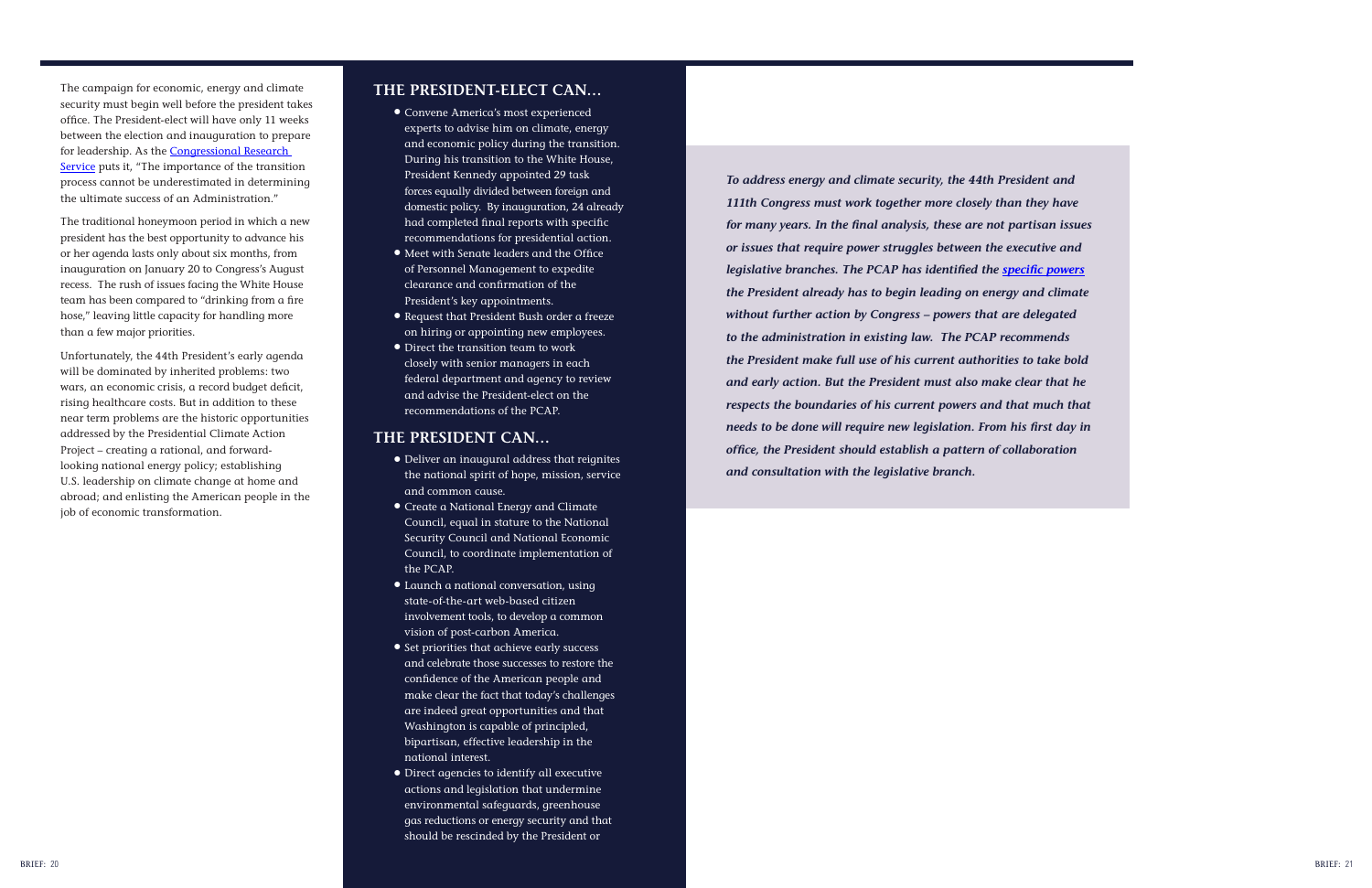### **ACCURATE MARKET SIGNALS:**

The true and full societal costs of greenhouse gas emissions, now often externalized, should be reflected in the price of goods and services to help consumers make more informed choices and to drive business innovation. Policymakers should eliminate perverse incentives that distort market signals and exacerbate global warming.

### **PRUDENT PREPARATION**:

Mounting climatic changes already are adversely affecting public health and safety as well as America's forests, water resources, and fish and wildlife habitat. As the nation works to prevent the most extreme impacts of global warming, we also must adapt to the changes already underway and prepare for more.

### **INTERNATIONAL SOLUTIONS:**

U.S. government and civil society must act now to reduce their own greenhouse gas emissions, regardless of the actions of other nations. Because greenhouse gas emissions and the effects of climate change are global, however, the ultimate solutions also must be global. The U.S. must reengage constructively in the international process.

### **FAIRNESS:**

We must strive for solutions that are fair among people, nations and generations.

*The Wingspread Principles and the concept for the Presidential Climate Action Project were developed at the [National Leadership Summit](http://www.summits.ncat.org)  [for a Sustainable America,](http://www.summits.ncat.org) held in June 2006 at the Johnson Foundation's Wingspread Conference Center.*

# **WINGSPREAD PRINCIPLES ON THE U.S. RESPONSE TO GLOBAL WARMING**

Great nations rise to great challenges. Today, no challenge is more critical than global climate change. It reaches to the core of humanity's relationship with the Earth. It tests our capacity to make intelligent changes in our economy, policies and behaviors in the interest of all people and all generations. So how should the United States respond to climate change?

### **URGENCY:**

Global warming is real and it is happening now. Every year that we delay action to reduce emissions makes the problem more painful and more expensive – and makes the unavoidable consequences more severe. Leaders in government, business, labor, religion and the other elements of civil society must rally the American people to action.

### **EFFECTIVE ACTION:**

The U.S. must set enforceable limits on greenhouse gas (GHG) emissions to significantly reduce them within the next 10 years, and should work with other nations to achieve a global reduction in absolute GHG emissions of 80% below 1990 levels by midcentury. Experience proves that voluntary measures alone cannot solve the problem. Aggressive government action, including mandates based on sound science, is imperative and must be implemented now.

### **CONSISTENCY AND CONTINUITY OF PURPOSE:**

Climate stabilization requires sustained action over several decades to achieve deep cuts in greenhouse gas emissions throughout the economy. With its frequent changes of leadership and priorities, however, the American political system does not lend itself to long-term commitments. Leaders in both government and civil society must shape policies and institutions that ensure sustained climate protection.

### **OPPORTUNITY:**

Mitigating and adapting to global warming offer the opportunity to create a new energy economy that is cleaner, cheaper, healthier and more secure. We must awaken America 's entrepreneurial spirit to capture this opportunity.

### **PREDICTABILITY:**

Measures that signal investors, corporate decision makers and consumers of the certainty of future reductions are essential to change the economy.

### **FLEXIBILITY:**

Deep cuts in greenhouse gas emissions demand and will drive innovation. Our economy will innovate most efficiently if it is given the flexibility to achieve ambitious goals through a variety of means, including market-based incentives and/or trading.

### **EVERYONE PLAYS:**

Measures to stabilize the climate must change the behaviors of business, industry, agriculture, government, workers and consumers. All sectors and the public must be engaged in changing both infrastructure and social norms.

### **MULTIPLE BENEFITS:**

Actions to stabilize, mitigate or adapt to global warming should be considered alongside other environmental, economic and social imperatives that can act synergistically to produce multiple benefits – for example, "smart growth" practices that conserve forests and farmland while reducing the use of transportation fuels. Many actions to stabilize climate offer local, regional and national, as well as global, benefits.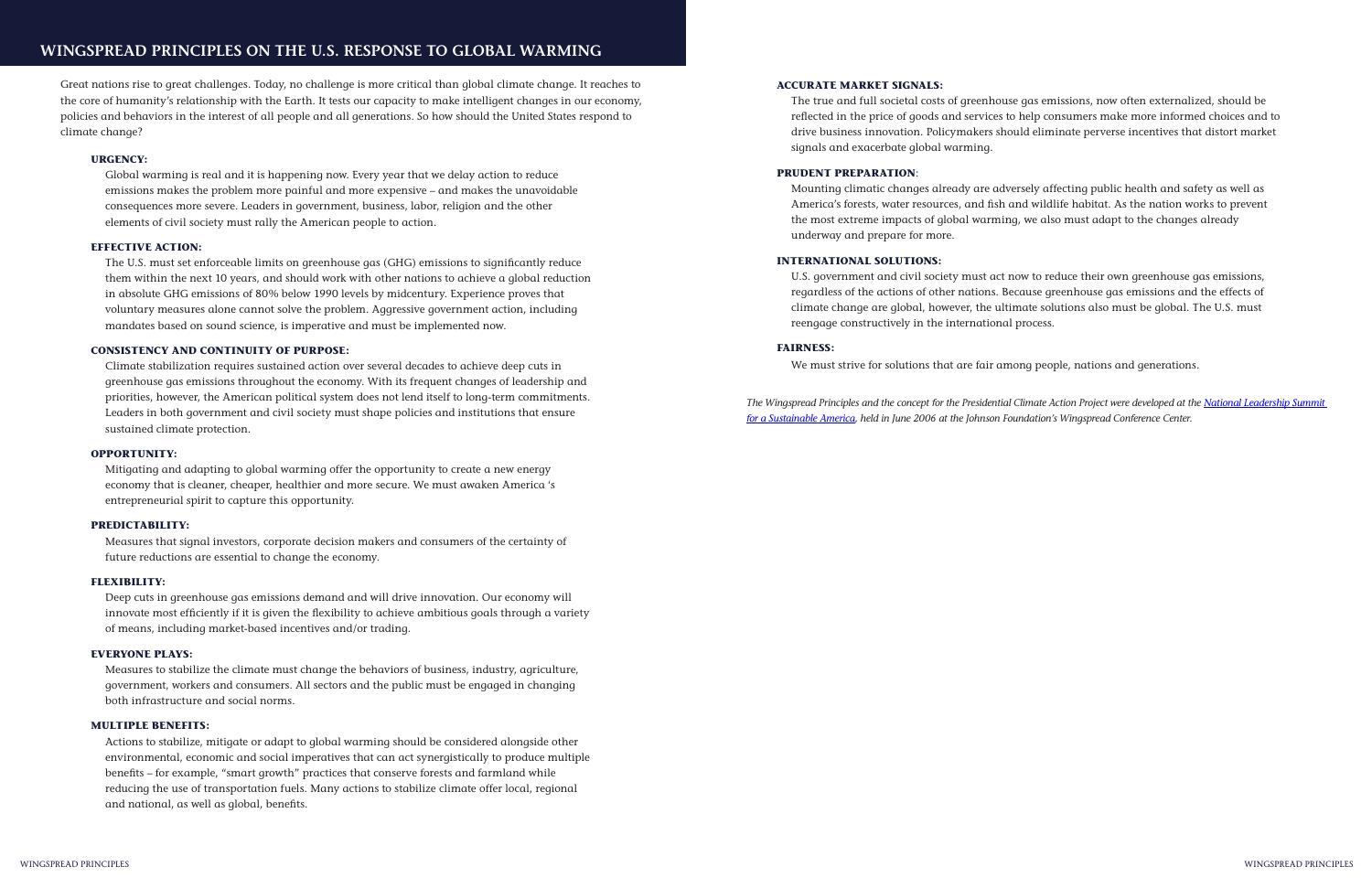

# **WHAT IS THE PRESIDENTIAL CLIMATE ACTION PROJECT?**

The Presidential Climate Action Project is a two-year, \$2 million initiative administered by the Wirth Chair, School of Public Affairs at the University of Colorado Denver. The project is guided by a prestigious National Advisory Committee chaired by **Ray Anderson**, former co-chair of the President's Council on Sustainable Development and founder and chairman of the board of Interface Inc. in Atlanta, Ga.

The Committee's ground rules do not require consensus; rather, the Committee has urged the project team to push the envelope of public policy as far as the urgency of the climate and energy issues requires. In other words, while the project's advisors do not all agree with all of the plan's proposals, they agree on the need for boldness. Other members of the National Advisory Committee are:

**D. James Baker**, *director of the Global Carbon Measurement Program of the William J. Clinton Foundation*

The Presidential Climate Action Project is funded by **contributions from private individuals and foundations**, plus in-kind services provided by the University of Colorado, the Johnson Foundation and Natural Capitalism Solutions Inc. The PCAP team includes:

**Scott Bernstein**, *president of the Center for Neighborhood Technology* **April Bucksbaum**, *executive director of the Baum Foundation* **Brian Castelli**, *executive vice president of the Alliance to Save Energy* **Dianne Dillon-Ridgley**, *chair of Plains Justice* **Boyd Gibbons**, *immediate past president of the Johnson Foundation* **Sen. Gary Hart** *(Ret.)*, *Scholar in Residence, Wirth Chair, University of Colorado Denver* **Sheila Slocum Hollis**, *partner at Duane Morris LLP* **Van Jones**, *board president and co-founder of the Ella Baker Center for Human Rights* **William C. Kunkler III**, *executive vice president of CC Industries, Inc*. **L. Hunter Lovins, Esq**., *president of Natural Capitalism Solutions, Inc*; **Michael Northrop**, *program director for sustainable development at the Rockefeller Brothers Fund* **David Orr**, *Ph.D., Paul Sears Distinguished Professor of Environmental Studies and Politics at Oberlin College*

**John L. Petersen**, *president of the Arlington Institute* **Theodore Roosevelt IV**, *chair of the Pew Center on Global Climate Change* **Larry Schweiger**, *president and CEO of the National Wildlife Federation* **James Gustave Speth**, *dean of the Yale School of Forestry and Environmental Studies* **Jeremy Symons**, *director of the Global Warming Campaign of the National Wildlife Federation* **Terry Tamminen**, *Cullman Senior Fellow and climate policy director for the New America Foundation* **Vice Admiral Richard H. Truly** *(U.S. Navy Ret.); former administrator of NASA and former director of the National Renewable Energy Laboratory* **Heidi VanGenderen**, *former senior policy advisor in the Colorado Governor's office.*

**William S. Becker**, *Executive Director* **Diane Carman**, *Communications Director* **Laurette Reiff**, *Project Director* **Morgan Pitts**, *Research Director*

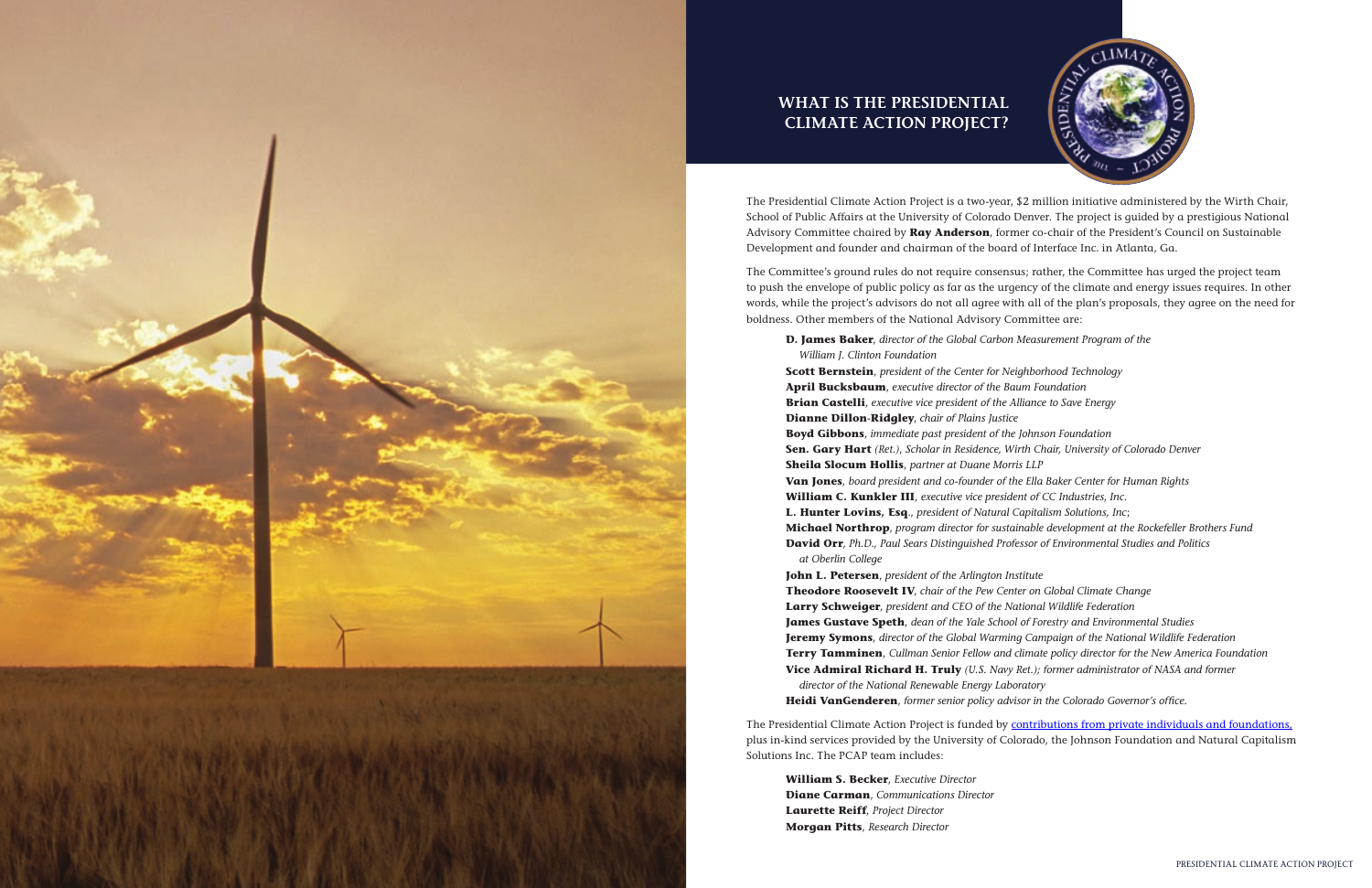# **WHITE PAPERS COMMISSIONED BY PCAP**

[www.climateactionproject.com/docs/white\\_papers/Daphne\\_International\\_Chapter.pdf](http://www.climateactionproject.com/docs/white_papers/Daphne_International_Chapter.pdf)

- "National Climate Policy: Choosing the Right Architecture" [www.climateactionproject.com/docs/Repetto.pdf](http://www.climateactionproject.com/docs/Repetto.pdf)
- "The Outlook for Fresh Water in a Changing Climate" [www.climateactionproject.com/docs/Water\\_Paper8-1-08.pdf](http://www.climateactionproject.com/docs/Water_Paper8-1-08.pdf)
- "The Economic Case for Climate Action" [www.climateactionproject.com/docs/HL\\_Economics.pdf](http://www.climateactionproject.com/docs/HL_Economics.pdf)
- "International Development and Trade Policies Related to Climate Change"
- "U.S. Climate Policy from the Ground Up: Federal Policies to Promote Local Government Climate Protection" [www.climateactionproject.com/docs/FINAL\\_PCAP\\_Local\\_Climate\\_Paper.pdf](http://www.climateactionproject.com/docs/FINAL_PCAP_Local_Climate_Paper.pdf)
- "Have We Already Passed the Point of No Return?" [www.climateactionproject.com/docs/Hassol\\_PPM\\_rev.pdf](http://www.climateactionproject.com/docs/Hassol_PPM_rev.pdf)
- "Natural Resource Stewardship"
- "Agriculture's Role in Mitigating and Adapting to Climate Change."

**THE PRESIDENTIAL CLIMATE ACTION PLAN:** The full plan, designed for use by the Presidential Transition Team, offers recommendations in a number of areas not covered in this brief, including agriculture and forestry, ocean ecology, fresh water resources, natural resource stewardship, national security, climate adaptation, emissions reductions in the federal government and detailed roadmaps to carbon neutrality for buildings and transportation systems. The full plan can be found at [www.climateactionproject.com/plan.php](http://www.climateactionproject.com/plan.php)

[www.climateactionproject.com/docs/white\\_papers/9\\_Natural\\_Resources\\_Extended\\_12.11.07.pdf](http://www.climateactionproject.com/docs/white_papers/9_Natural_Resources_Extended_12.11.07.pdf)

[www.climateactionproject.com/docs/Executive\\_CEES\\_PCAP\\_II\\_Report\\_Jul\\_17.pdf](http://www.climateactionproject.com/docs/Executive_CEES_PCAP_II_Report_Jul_17.pdf) ; [www.climateactionproject.com/docs/CEES\\_PCAP\\_Report\\_Final\\_Feb\\_08.pdf](http://www.climateactionproject.com/docs/CEES_PCAP_Report_Final_Feb_08.pdf)

[www.climateactionproject.com/docs/white\\_papers/11\\_Agriculture\\_Extended\\_12.14.07.pdf](http://www.climateactionproject.com/docs/white_papers/11_Agriculture_Extended_12.14.07.pdf)

**FEDERAL CARBON MANAGEMENT ROADMAP:** Detailed proposals on making the federal government – the world's largest single energy consumer – carbon neutral by mid-century. [www.climateactionproject.com/docs/PCAP\\_Final\\_FEMP\\_Chapter\\_4-18-08.pdf](http://www.climateactionproject.com/docs/PCAP_Final_FEMP_Chapter_4-18-08.pdf); [www.climateactionproject.com/docs/white\\_papers/ASE\\_PCAP\\_Federal\\_Sector\\_](http://www.climateactionproject.com/docs/white_papers/ASE_PCAP_Federal_Sector_Chapter_DRAFT_5-21-07.pdf) [Chapter\\_DRAFT\\_5-21-07.pdf](http://www.climateactionproject.com/docs/white_papers/ASE_PCAP_Federal_Sector_Chapter_DRAFT_5-21-07.pdf)

**BOUNDARIES OF EXECUTIVE AUTHORITY:** A two-volume legal analysis on the president's authority to act on climate change without further approval by Congress. The analysis defines boundaries, affirmative responsibilities, specific statutory authorities and the president's emergency powers.

**WHO'S WHO IN CLIMATE ACTION:** A directory of top national experts in climate science and policy, for possible use as a recruitment tool for climate-critical appointed positions in the administration. [www.climateactionproject.com/action/index.php?title=view](http://www.climateactionproject.com/action/index.php?title=view)

**LOW-CARBON TRANSPORTATION ROADMAP:** Detailed proposals on how federal transportation funding can be shifted to help states and localities reduce vehicle miles traveled and carbon emissions. [www.climateactionproject.com/docs/cnt2007.pdf](http://www.climateactionproject.com/docs/cnt2007.pdf)

**LOW-CARBON BUILDINGS ROADMAP:** Details proposals on policies to achieve zero-carbon, zero-energy residential and commercial buildings by 2030. [http://www.climateactionproject.com/docs/PCAP\\_Buildings\\_Report\\_5-8-082.pdf](http://www.climateactionproject.com/docs/PCAP_Buildings_Report_5-8-082.pdf)

**CLIMATE POLICY LIBRARY:** Articles and research across 30 topic areas related to climate change and its impacts. [www.climateactionproject.com/resources.php](http://www.climateactionproject.com/resources.php)

**CLIMATE POLICY DATABASE:** Searchable database of hundreds of climate-related policies around the world. <http://cees.colorado.edu/pcap/>

**CLIMATE ACTION BRIEFS:** Short papers recommending climate policies related to breaking news events. [www.climateactionproject.com/climate\\_briefs.php](http://www.climateactionproject.com/climate_briefs.php)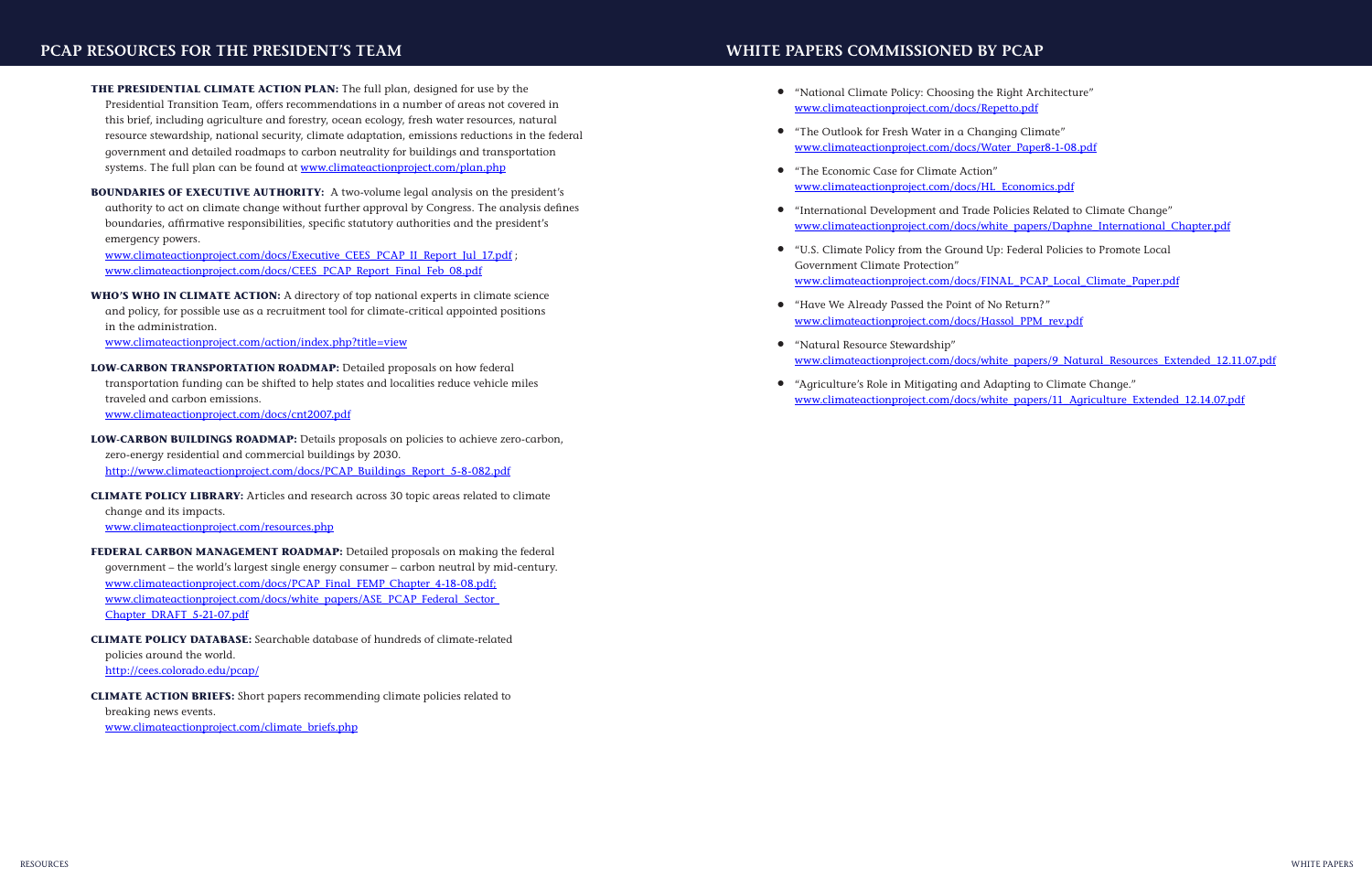*You and your team have met the goal of providing the 44th President of the United States with a comprehensive plan to take bold action on climate change within the first 100 days of taking office. —* JOE CASCIO, Federal Environmental Executive, White House Task Force on Waste Prevention and Recycling

*Finally! Someone has come up with a very substantial, broad-based, forward-looking study that suggests, in very concrete terms, what the U.S. (and the world, for that matter) can do about climate change. This Presidential Climate Action Project… is the finest systems approach to climate change that we have seen. The principles are highly adaptable to corporations and countries other than the U.S. Simply a wonderful, timely, and much needed piece of work.* — JOHN PETERSEN, President, the Arlington Institute

*I would like to congratulate you and your colleagues on this project whose relevance and urgency is of immense significance…PCAP participants have a longstanding record in dealing with the climate change issues. Their recommendations to the next administration of the United States will help advance the climate change agenda.*

— ACHIM STEINER, Executive Director, United Nations Environment Programme

 *PCAP has fought tirelessly to keep the important issues of energy security and climate change in the public eye. They have also provided extraordinary resources for anyone interested in clean energy policy. They have set the stage for the next administration and Congress to take real, comprehensive action and rebuild our economy clean and green.*  — THE APOLLO ALLIANCE

*The next president has no time to waste in building a post-carbon economy. This book is a distillation of the best policy advice he will get from anyone on the most important issue of our time.*  — DAVID W. ORR, Paul Sears Distinguished Professor, Oberlin College

*Bar none, this is the most comprehensive strategy for U.S. engagement on climate change. A must read.* — MICHAEL NORTHROP, Rockefeller Brothers Fund

*PCAP is the go-to source for innovative and comprehensive climate policy proposals. Send a copy of this to your own Congressman and to anyone you know in the new Administration. This is "must reading" for every leader who recognizes that 2009 is going to be the pivotal year for turning this nation away from fossil fuels and towards a clean energy future.* — BETSY TAYLOR, President of the Board, 1Sky

*The Presidential Climate Action Plan is thorough, ambitious, and well worth reading for anyone who wants to know what the next president can do about global climate change.* — JAMES GUSTAVE SPETH, Dean, School of Forestry & Environmental Studies, Yale University

*Dear Mr. President: Please read this book! It is an action plan for building the energy and institutional infrastructures to cope with a changing climate, and to re-stabilize it!*  — PAUL R. EPSTEIN, M.D., M.P.H., Center for Health and the Global Environment, Harvard Medical School